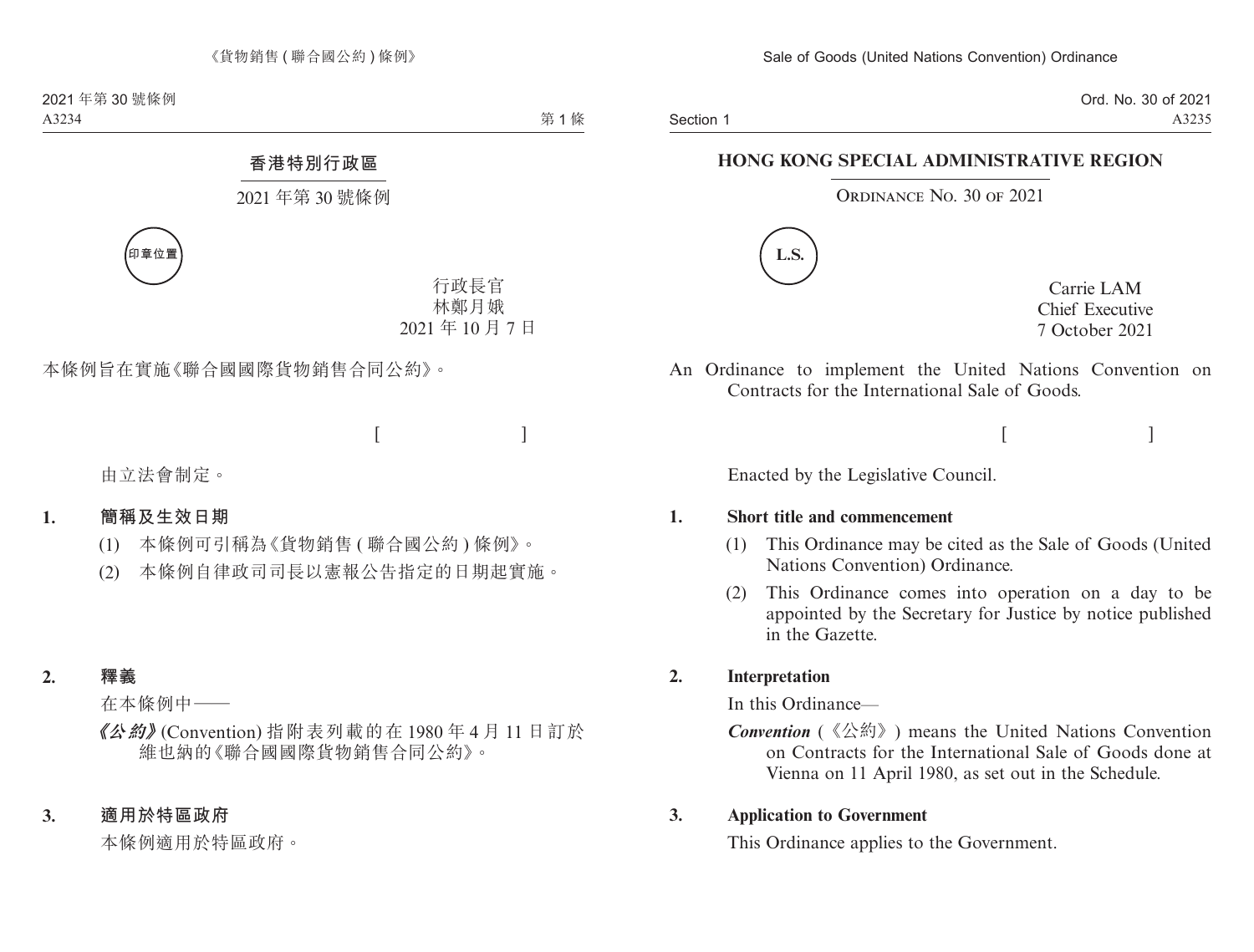|           | Ord. No. 30 of 2021 |
|-----------|---------------------|
| Section 4 | A3237               |

# **4. Convention has force of law in Hong Kong**

The Convention has the force of law in Hong Kong.

# **5. Ordinance or Convention to prevail in event of inconsistency with other laws**

If there is any inconsistency between this Ordinance or the Convention and any other law, this Ordinance or the Convention prevails to the extent of the inconsistency.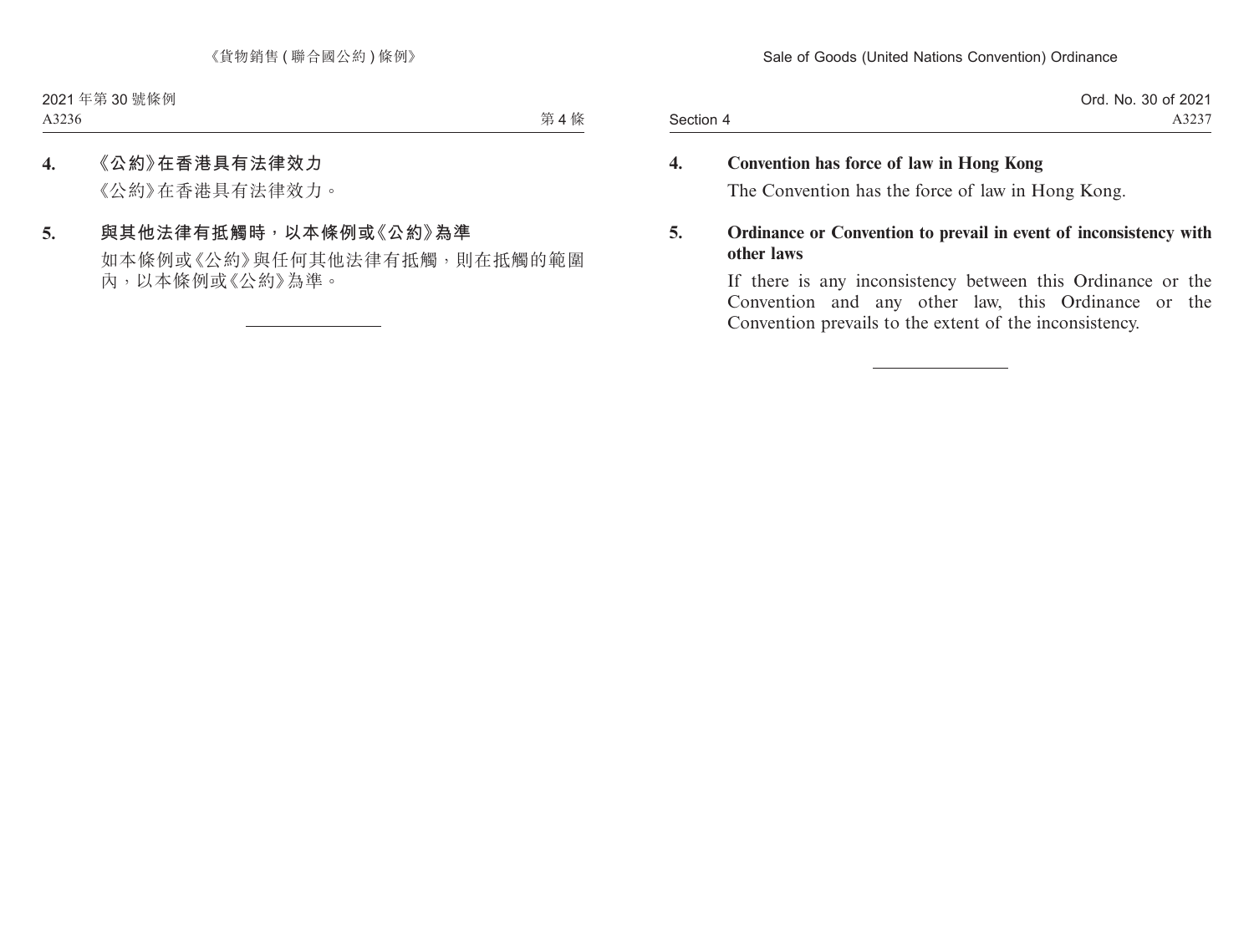# **Schedule**

[s. 2]

# **United Nations Convention on Contracts for the International Sale of Goods**

The States Parties to this Convention,

Bearing in mind the broad objectives in the resolutions adopted by the sixth special session of the General Assembly of the United Nations on the establishment of a New International Economic Order,

Considering that the development of international trade on the basis of equality and mutual benefit is an important element in promoting friendly relations among States,

Being of the opinion that the adoption of uniform rules which govern contracts for the international sale of goods and take into account the different social, economic and legal systems would contribute to the removal of legal barriers in international trade and promote the development of international trade,

Have agreed as follows: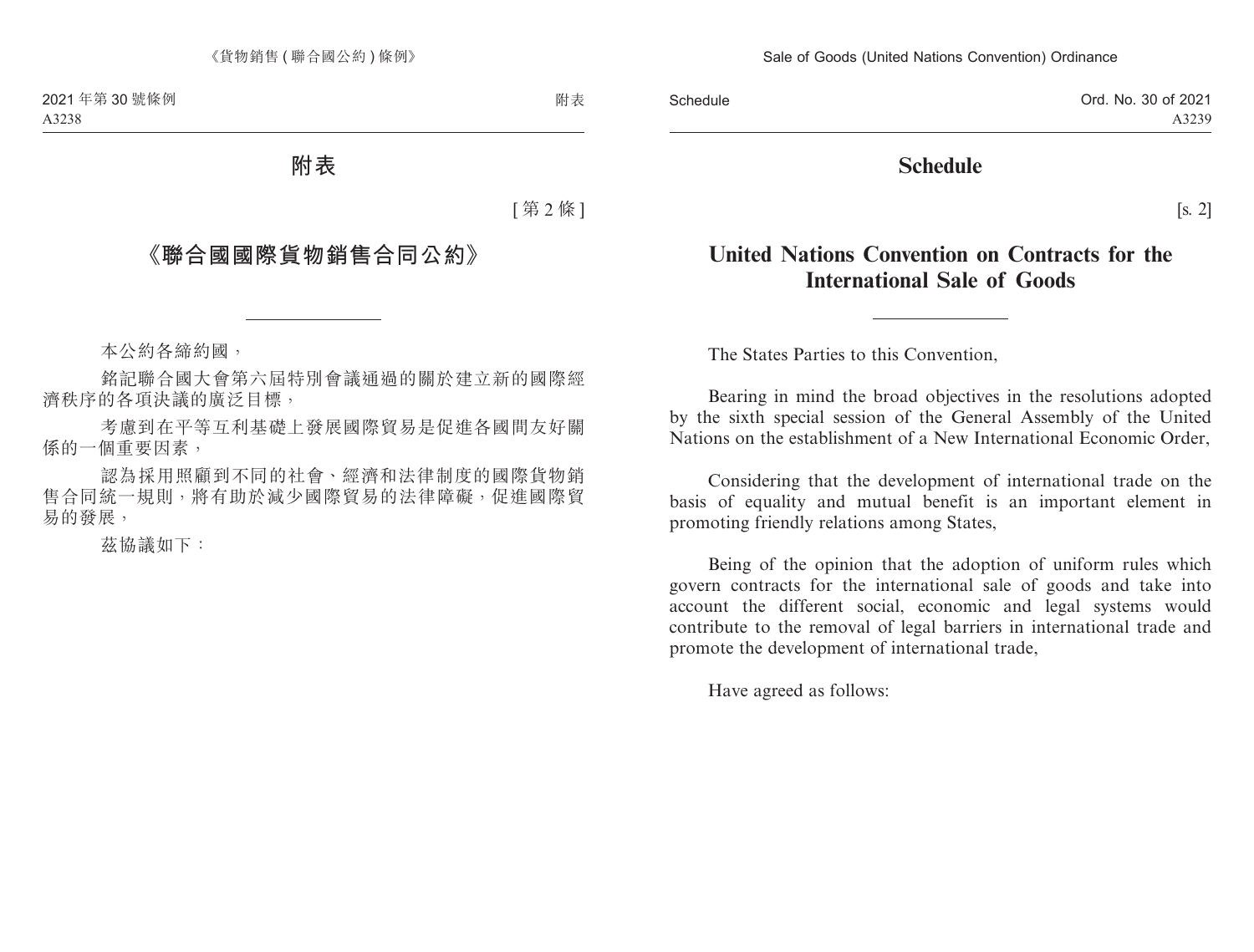Schedule

# PART I. SPHERE OF APPLICATION AND GENERAL **PROVISIONS**

#### chapter i. Sphere of application

*Article 1.* (1) This Convention applies to contracts of sale of goods between parties whose places of business are in different States:

*(a)* when the States are Contracting States; or

*(b)* when the rules of private international law lead to the application of the law of a Contracting State.

(2) The fact that the parties have their places of business in different States is to be disregarded whenever this fact does not appear either from the contract or from any dealings between, or from information disclosed by, the parties at any time before or at the conclusion of the contract.

(3) Neither the nationality of the parties nor the civil or commercial character of the parties or of the contract is to be taken into consideration in determining the application of this Convention.

*Article 2.* This Convention does not apply to sales:

- *(a)* of goods bought for personal, family or household use, unless the seller, at any time before or at the conclusion of the contract, neither knew nor ought to have known that the goods were bought for any such use;
- *(b)* by auction;
- *(c)* on execution or otherwise by authority of law;
- *(d)* of stocks, shares, investment securities, negotiable instruments or money;
- *(e)* of ships, vessels, hovercraft or aircraft;
- *(f)* of electricity.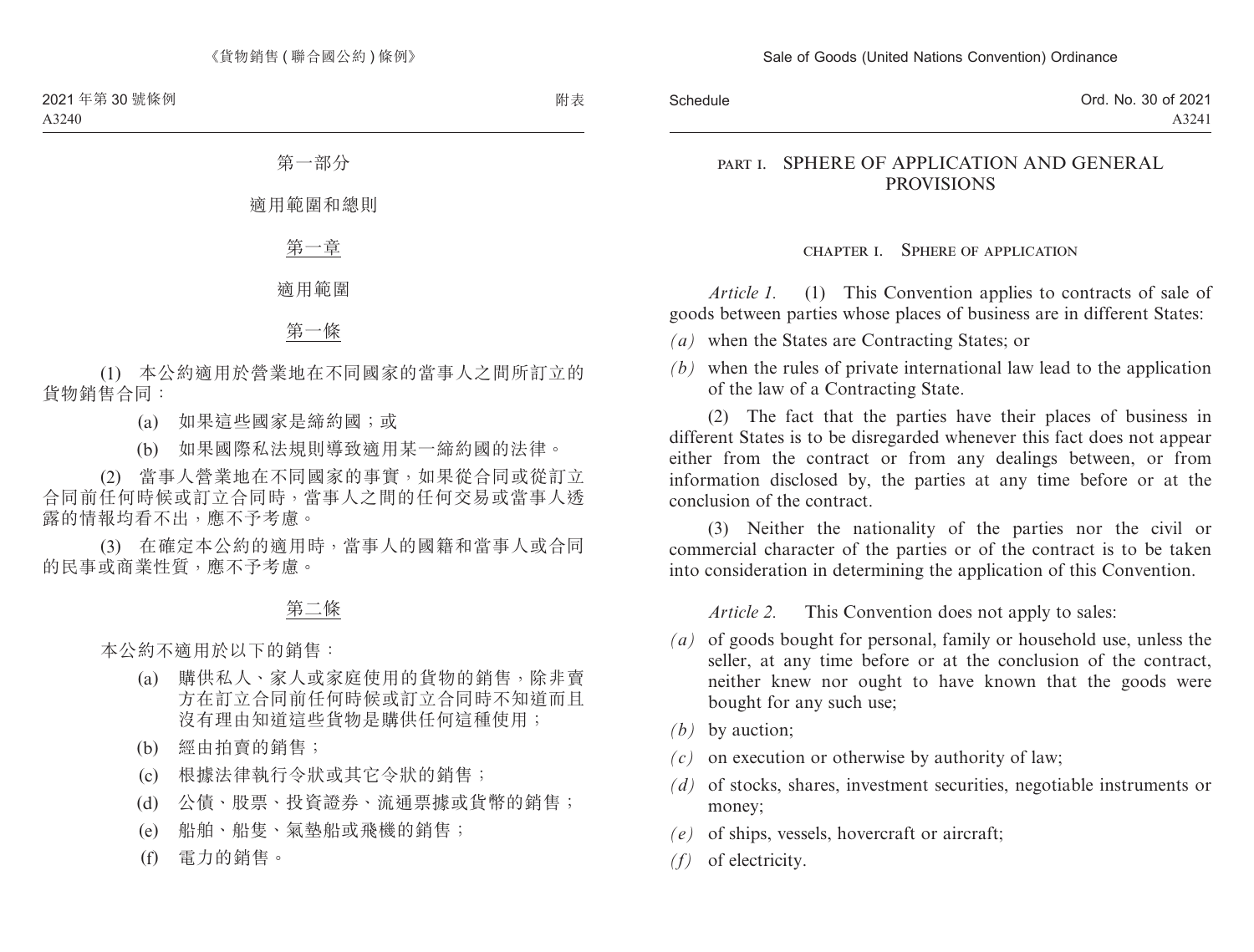| Schedule | Ord. No. 30 of 2021 |
|----------|---------------------|
|          | A3243               |

*Article 3.* (1) Contracts for the supply of goods to be manufactured or produced are to be considered sales unless the party who orders the goods undertakes to supply a substantial part of the materials necessary for such manufacture or production.

(2) This Convention does not apply to contracts in which the preponderant part of the obligations of the party who furnishes the goods consists in the supply of labour or other services.

*Article 4.* This Convention governs only the formation of the contract of sale and the rights and obligations of the seller and the buyer arising from such a contract. In particular, except as otherwise expressly provided in this Convention, it is not concerned with:

- *(a)* the validity of the contract or of any of its provisions or of any usage;
- *(b)* the effect which the contract may have on the property in the goods sold.

*Article 5.* This Convention does not apply to the liability of the seller for death or personal injury caused by the goods to any person.

*Article 6.* The parties may exclude the application of this Convention or, subject to article 12, derogate from or vary the effect of any of its provisions.

### chapter ii. General provisions

*Article 7.* (1) In the interpretation of this Convention, regard is to be had to its international character and to the need to promote uniformity in its application and the observance of good faith in international trade.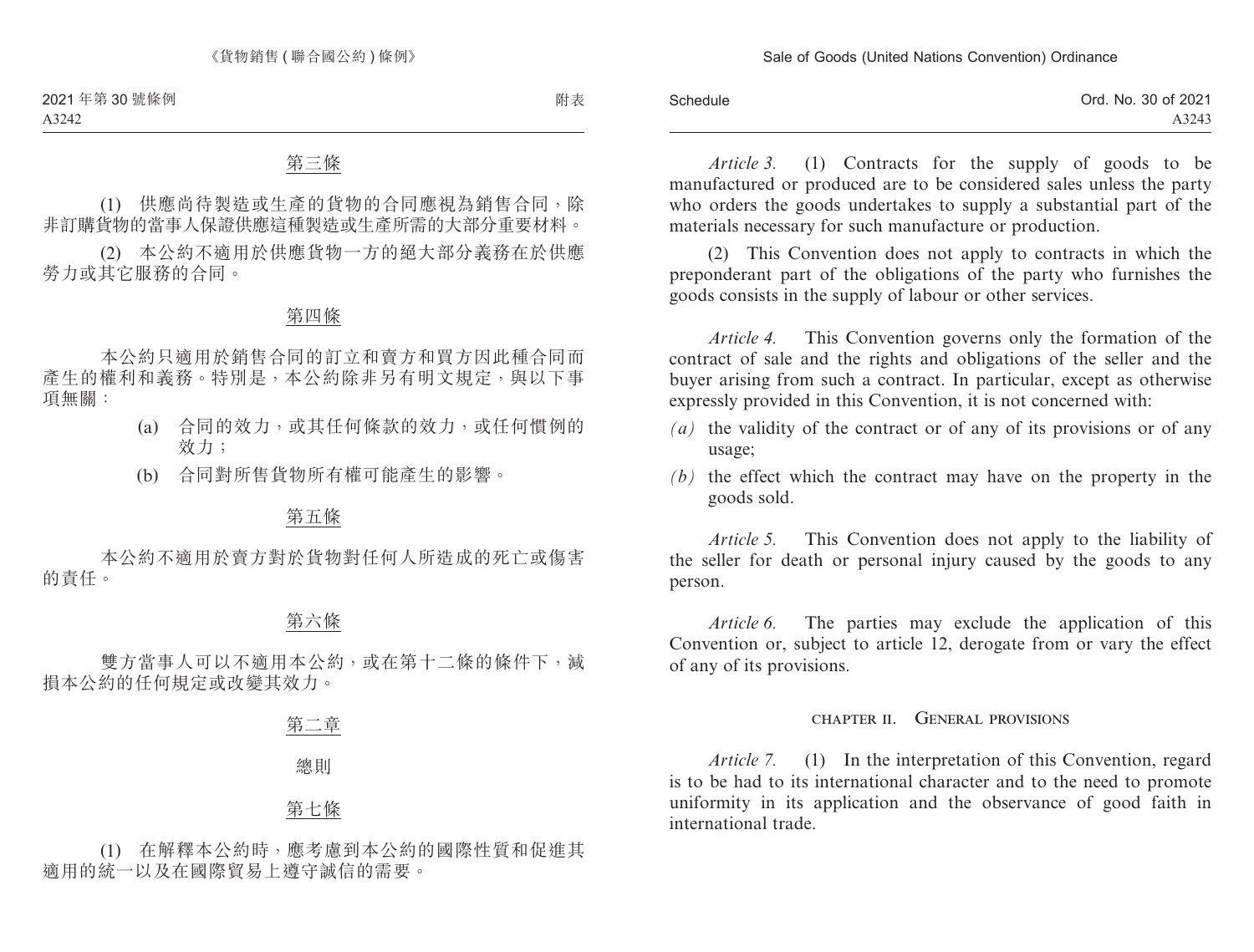| Schedule | Ord. No. 30 of 2021 |
|----------|---------------------|
|          | A3245               |

(2) Questions concerning matters governed by this Convention which are not expressly settled in it are to be settled in conformity with the general principles on which it is based or, in the absence of such principles, in conformity with the law applicable by virtue of the rules of private international law.

*Article 8.* (1) For the purposes of this Convention statements made by and other conduct of a party are to be interpreted according to his intent where the other party knew or could not have been unaware what that intent was.

(2) If the preceding paragraph is not applicable, statements made by and other conduct of a party are to be interpreted according to the understanding that a reasonable person of the same kind as the other party would have had in the same circumstances.

(3) In determining the intent of a party or the understanding a reasonable person would have had, due consideration is to be given to all relevant circumstances of the case including the negotiations, any practices which the parties have established between themselves, usages and any subsequent conduct of the parties.

*Article 9.* (1) The parties are bound by any usage to which they have agreed and by any practices which they have established between themselves.

(2) The parties are considered, unless otherwise agreed, to have impliedly made applicable to their contract or its formation a usage of which the parties knew or ought to have known and which in international trade is widely known to, and regularly observed by, parties to contracts of the type involved in the particular trade concerned.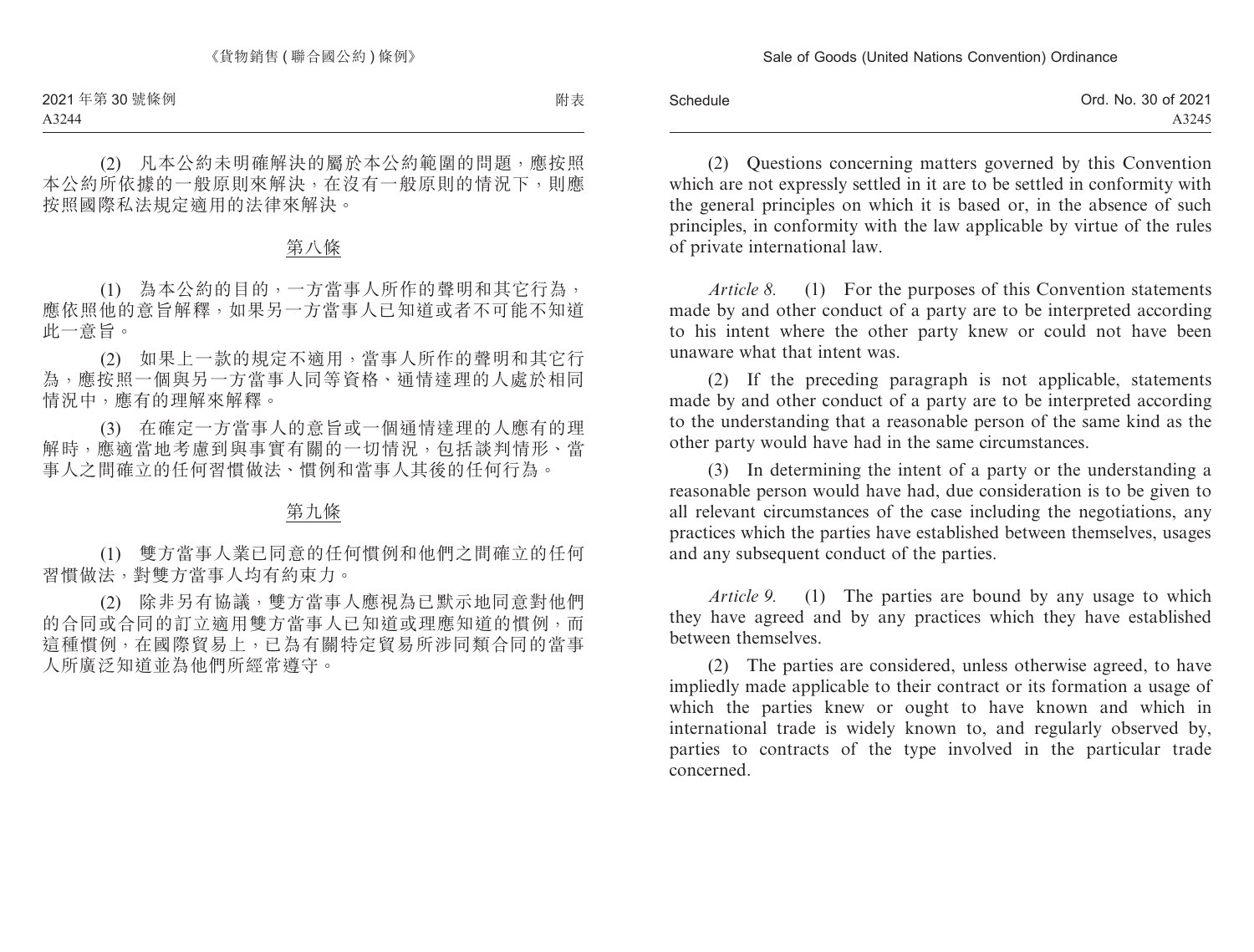| Schedule | Ord. No. 30 of 2021 |
|----------|---------------------|
|          | A3247               |

*Article 10.* For the purposes of this Convention:

- *(a)* if a party has more than one place of business, the place of business is that which has the closest relationship to the contract and its performance, having regard to the circumstances known to or contemplated by the parties at any time before or at the conclusion of the contract;
- *(b)* if a party does not have a place of business, reference is to be made to his habitual residence.

*Article 11.* A contract of sale need not be concluded in or evidenced by writing and is not subject to any other requirement as to form. It may be proved by any means, including witnesses.

*Article 12.* Any provision of article 11, article 29 or Part II of this Convention that allows a contract of sale or its modification or termination by agreement or any offer, acceptance or other indication of intention to be made in any form other than in writing does not apply where any party has his place of business in a Contracting State which has made a declaration under article 96 of this Convention. The parties may not derogate from or vary the effect of this article.

*Article 13.* For the purposes of this Convention "writing" includes telegram and telex.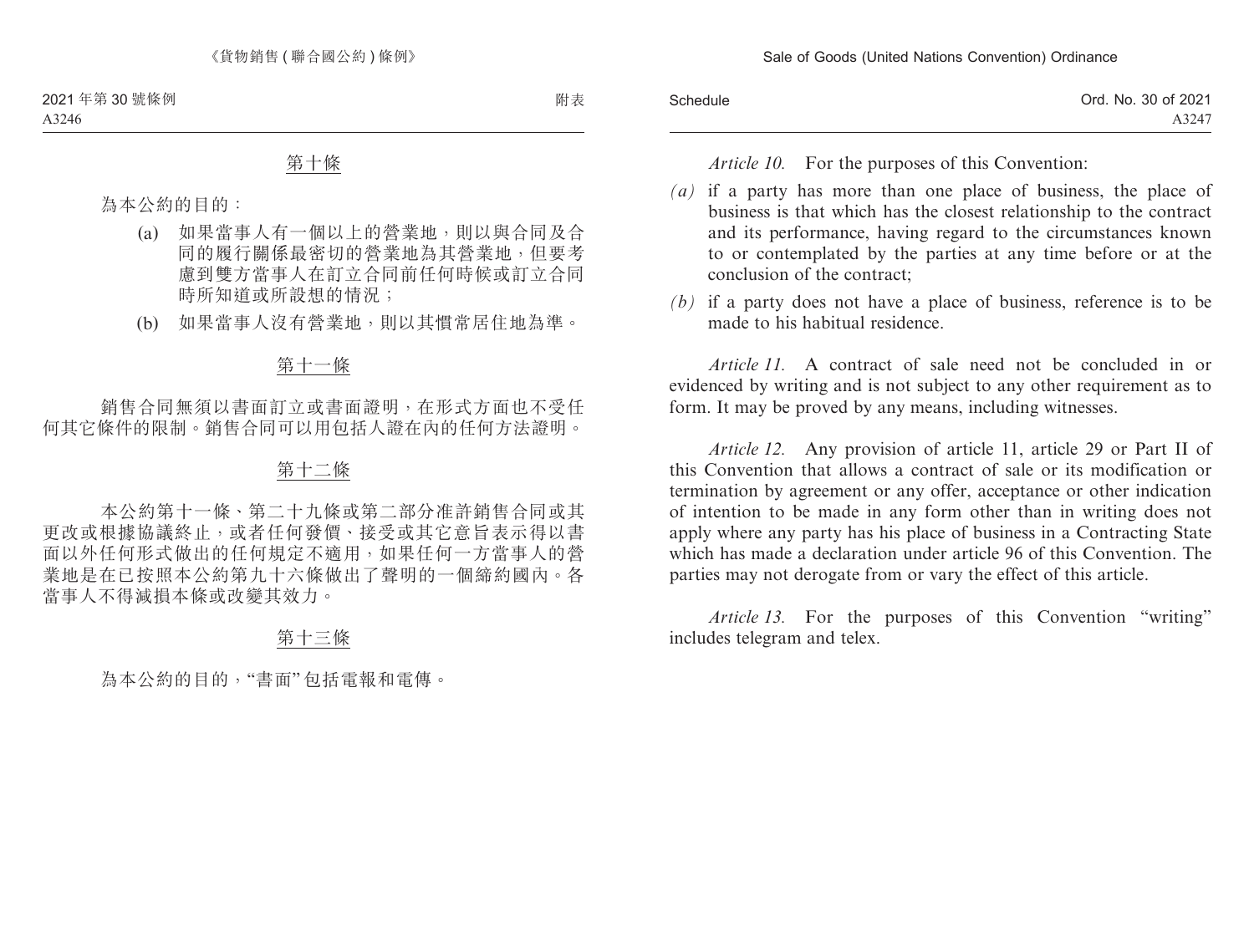Schedule

Ord. No. 30 of 2021 A3249

### PART II. FOR MATION OF THE CONTRACT

*Article 14.* (1) A proposal for concluding a contract addressed to one or more specific persons constitutes an offer if it is sufficiently definite and indicates the intention of the offeror to be bound in case of acceptance. A proposal is sufficiently definite if it indicates the goods and expressly or implicitly fixes or makes provision for determining the quantity and the price.

(2) A proposal other than one addressed to one or more specific persons is to be considered merely as an invitation to make offers, unless the contrary is clearly indicated by the person making the proposal.

*Article 15.* (1) An offer becomes effective when it reaches the offeree.

(2) An offer, even if it is irrevocable, may be withdrawn if the withdrawal reaches the offeree before or at the same time as the offer.

*Article 16.* (1) Until a contract is concluded an offer may be revoked if the revocation reaches the offeree before he has dispatched an acceptance.

(2) However, an offer cannot be revoked:

- *(a)* if it indicates, whether by stating a fixed time for acceptance or otherwise, that it is irrevocable; or
- $(b)$  if it was reasonable for the offeree to rely on the offer as being irrevocable and the offeree has acted in reliance on the offer.

*Article 17.* An offer, even if it is irrevocable, is terminated when a rejection reaches the offeror.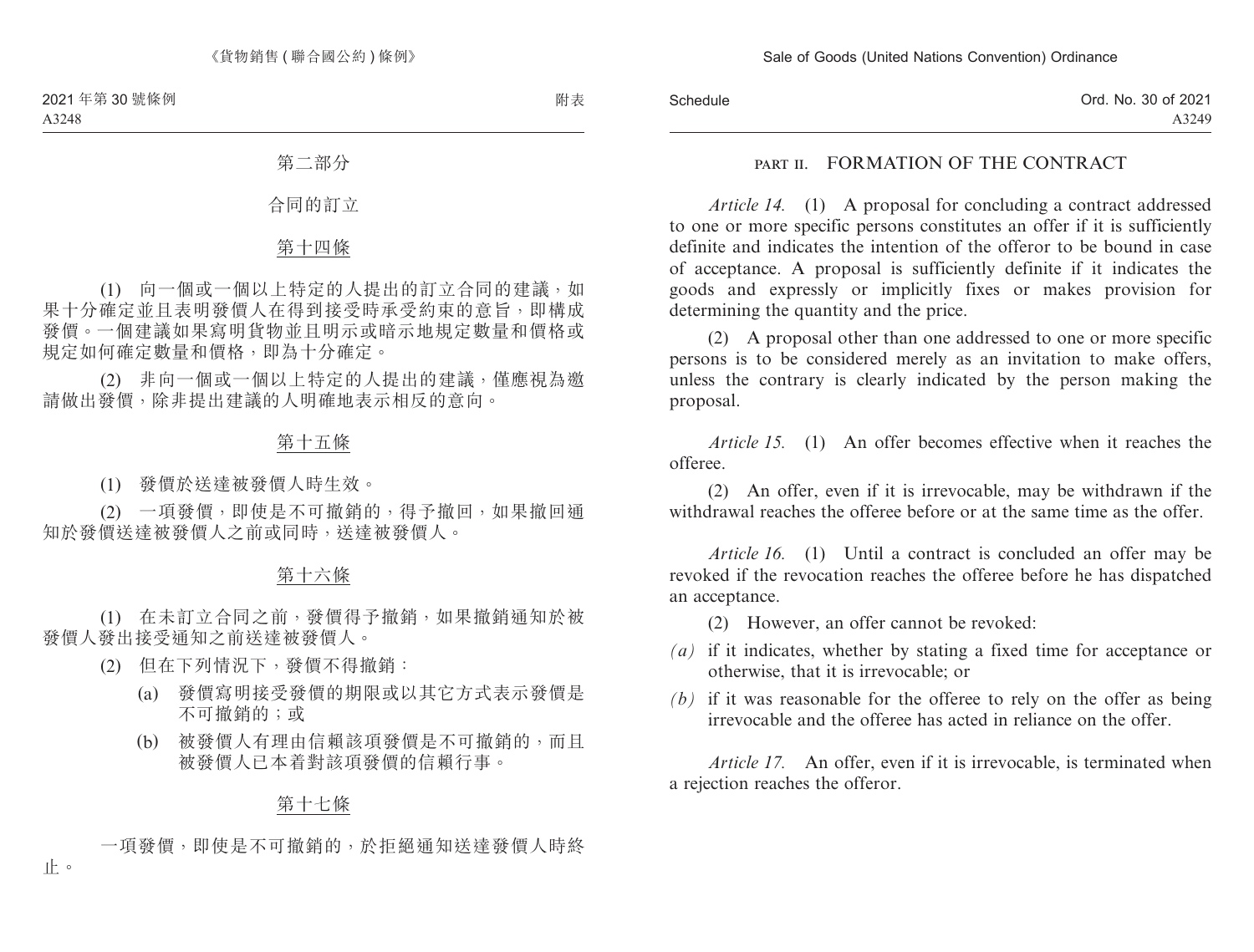| Schedule | Ord. No. 30 of 2021 |
|----------|---------------------|
|          | A3251               |

*Article 18.* (1) A statement made by or other conduct of the offeree indicating assent to an offer is an acceptance. Silence or inactivity does not in itself amount to acceptance.

(2) An acceptance of an offer becomes effective at the moment the indication of assent reaches the offeror. An acceptance is not effective if the indication of assent does not reach the offeror within the time he has fixed or, if no time is fixed, within a reasonable time, due account being taken of the circumstances of the transaction, including the rapidity of the means of communication employed by the offeror. An oral offer must be accepted immediately unless the circumstances indicate otherwise.

(3) However, if, by virtue of the offer or as a result of practices which the parties have established between themselves or of usage, the offeree may indicate assent by performing an act, such as one relating to the dispatch of the goods or payment of the price, without notice to the offeror, the acceptance is effective at the moment the act is performed, provided that the act is performed within the period of time laid down in the preceding paragraph.

*Article 19.* (1) A reply to an offer which purports to be an acceptance but contains additions, limitations or other modifications is a rejection of the offer and constitutes a counter-offer.

(2) However, a reply to an offer which purports to be an acceptance but contains additional or different terms which do not materially alter the terms of the offer constitutes an acceptance, unless the offeror, without undue delay, objects orally to the discrepancy or dispatches a notice to that effect. If he does not so object, the terms of the contract are the terms of the offer with the modifications contained in the acceptance.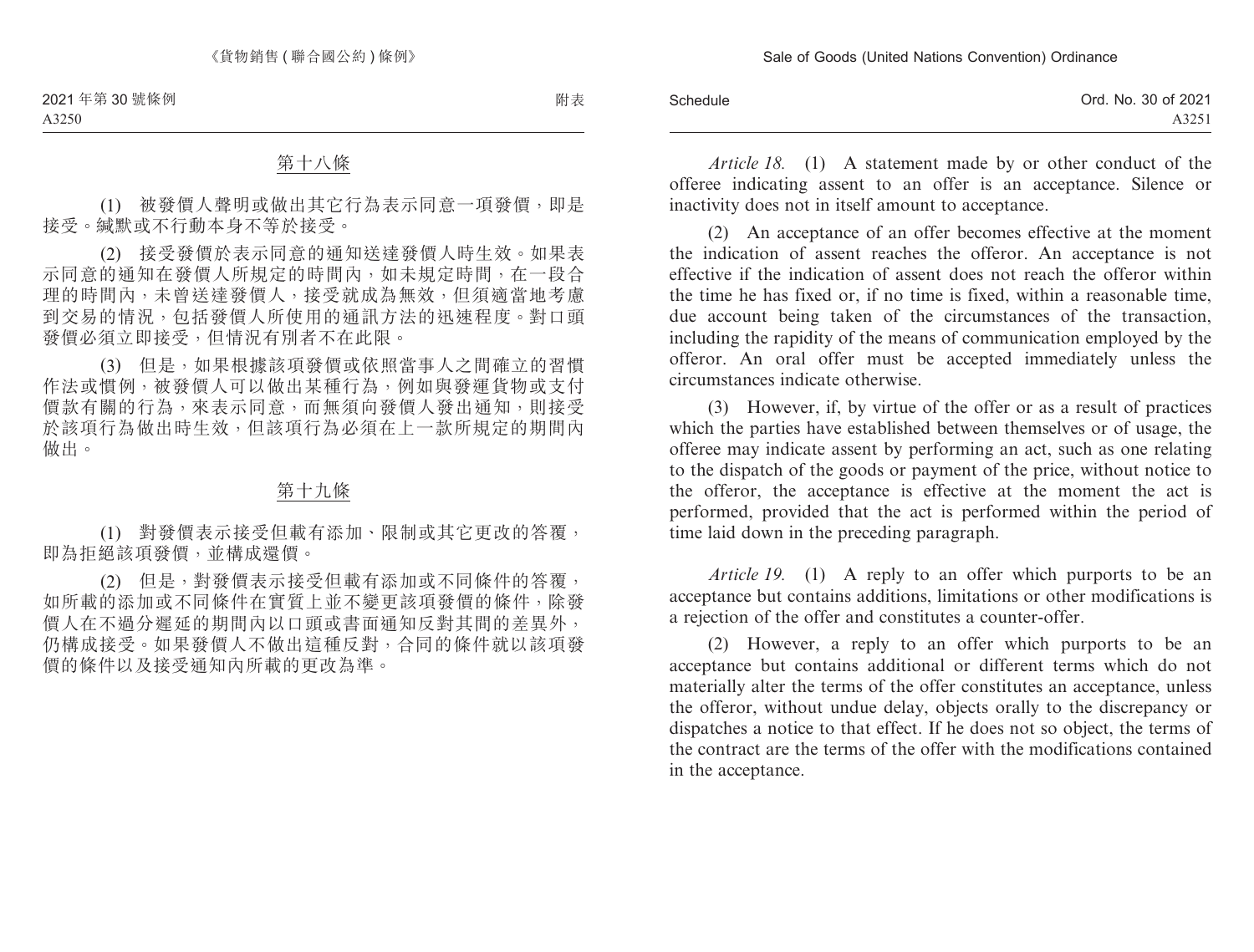| Schedule | Ord. No. 30 of 2021 |
|----------|---------------------|
|          | A3253               |

(3) Additional or different terms relating, among other things, to the price, payment, quality and quantity of the goods, place and time of delivery, extent of one party's liability to the other or the settlement of disputes are considered to alter the terms of the offer materially.

*Article 20.* (1) A period of time for acceptance fixed by the offeror in a telegram or a letter begins to run from the moment the telegram is handed in for dispatch or from the date shown on the letter or, if no such date is shown, from the date shown on the envelope. A period of time for acceptance fixed by the offeror by telephone, telex or other means of instantaneous communication, begins to run from the moment that the offer reaches the offeree.

(2) Official holidays or non-business days occurring during the period for acceptance are included in calculating the period. However, if a notice of acceptance cannot be delivered at the address of the offeror on the last day of the period because that day falls on an official holiday or a non-business day at the place of business of the offeror, the period is extended until the first business day which follows.

*Article 21.* (1) A late acceptance is nevertheless effective as an acceptance if without delay the offeror orally so informs the offeree or dispatches a notice to that effect.

(2) If a letter or other writing containing a late acceptance shows that it has been sent in such circumstances that if its transmission had been normal it would have reached the offeror in due time, the late acceptance is effective as an acceptance unless, without delay, the offeror orally informs the offeree that he considers his offer as having lapsed or dispatches a notice to that effect.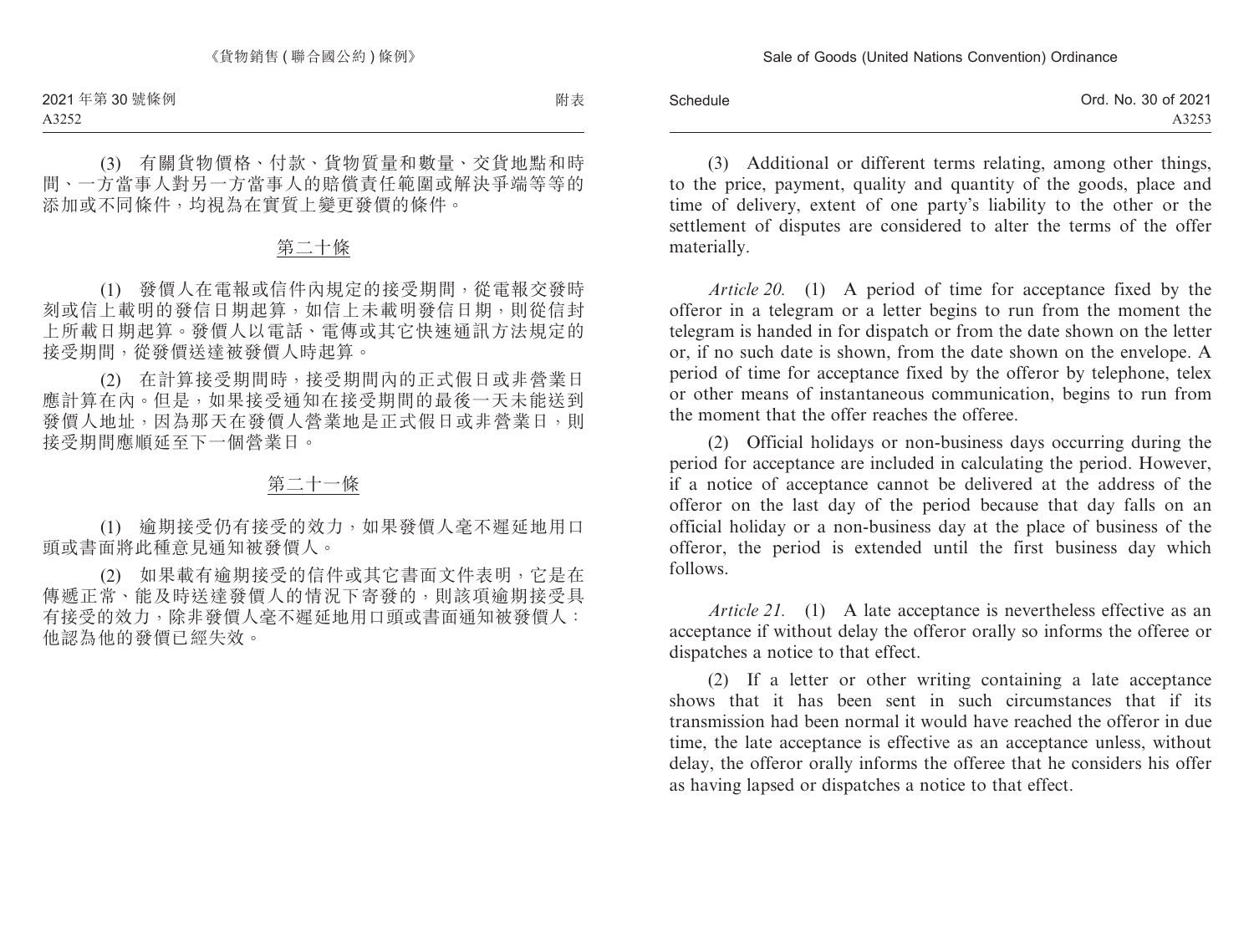| Schedule | Ord. No. 30 of 2021 |
|----------|---------------------|
|          | A3255               |

*Article 22.* An acceptance may be withdrawn if the withdrawal reaches the offeror before or at the same time as the acceptance would have become effective.

*Article 23.* A contract is concluded at the moment when an acceptance of an offer becomes effective in accordance with the provisions of this Convention.

*Article 24.* For the purposes of this Part of the Convention, an offer, declaration of acceptance or any other indication of intention "reaches" the addressee when it is made orally to him or delivered by any other means to him personally, to his place of business or mailing address or, if he does not have a place of business or mailing address, to his habitual residence.

#### PART III. SALE OF GOODS

### chapter i. General provisions

*Article 25.* A breach of contract committed by one of the parties is fundamental if it results in such detriment to the other party as substantially to deprive him of what he is entitled to expect under the contract, unless the party in breach did not foresee and a reasonable person of the same kind in the same circumstances would not have foreseen such a result.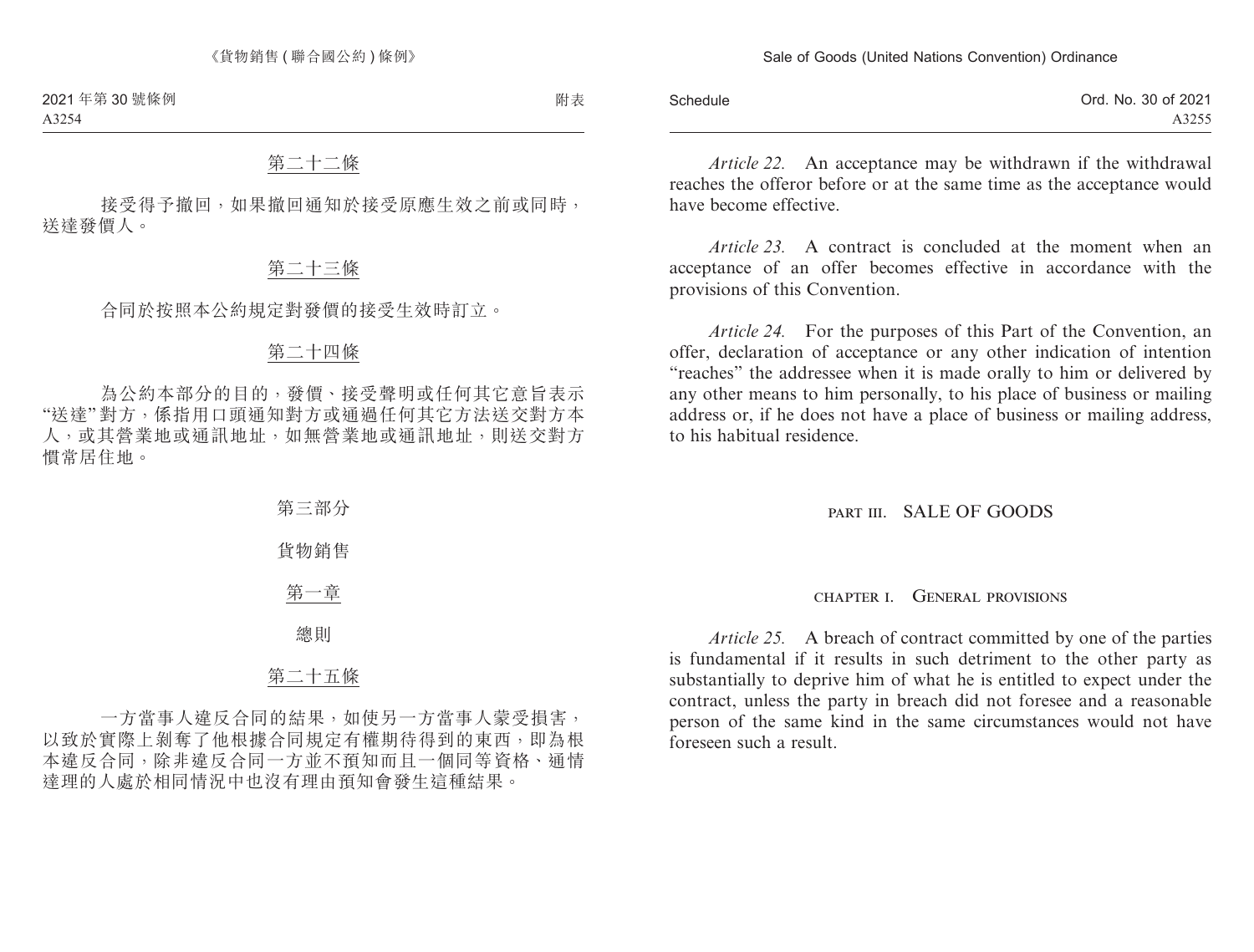Sale of Goods (United Nations Convention) Ordinance

| Schedule | Ord. No. 30 of 2021 |
|----------|---------------------|
|          | A3257               |

*Article 26.* A declaration of avoidance of the contract is effective only if made by notice to the other party.

*Article 27.* Unless otherwise expressly provided in this Part of the Convention, if any notice, request or other communication is given or made by a party in accordance with this Part and by means appropriate in the circumstances, a delay or error in the transmission of the communication or its failure to arrive does not deprive that party of the right to rely on the communication.

*Article 28.* If, in accordance with the provisions of this Convention, one party is entitled to require performance of any obligation by the other party, a court is not bound to enter a judgement for specific performance unless the court would do so under its own law in respect of similar contracts of sale not governed by this Convention.

*Article 29.* (1) A contract may be modified or terminated by the mere agreement of the parties.

(2) A contract in writing which contains a provision requiring any modification or termination by agreement to be in writing may not be otherwise modified or terminated by agreement. However, a party may be precluded by his conduct from asserting such a provision to the extent that the other party has relied on that conduct.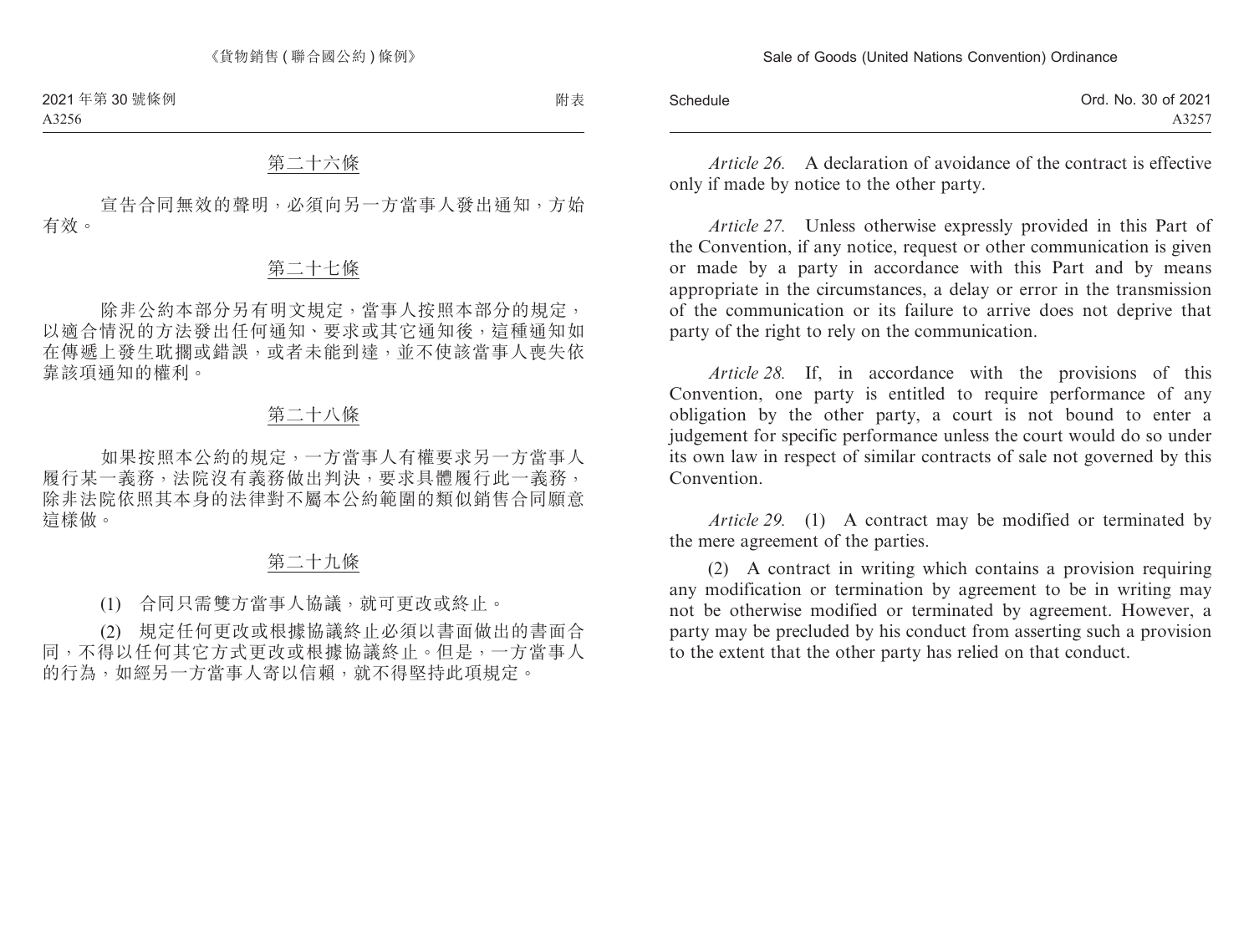| Schedule | Ord. No. 30 of 2021 |
|----------|---------------------|
|          | A3259               |

#### chapter ii. Obligations of the seller

*Article 30.* The seller must deliver the goods, hand over any documents relating to them and transfer the property in the goods, as required by the contract and this Convention.

*Section I.* Delivery of the goods and handing over of documents

*Article 31.* If the seller is not bound to deliver the goods at any other particular place, his obligation to deliver consists:

- $(a)$  if the contract of sale involves carriage of the goods in handing the goods over to the first carrier for transmission to the buyer;
- *(b)* if, in cases not within the preceding subparagraph, the contract relates to specific goods, or unidentified goods to be drawn from a specific stock or to be manufactured or produced, and at the time of the conclusion of the contract the parties knew that the goods were at, or were to be manufactured or produced at, a particular place — in placing the goods at the buyer's disposal at that place;
- $(c)$  in other cases in placing the goods at the buyer's disposal at the place where the seller had his place of business at the time of the conclusion of the contract.

*Article 32.* (1) If the seller, in accordance with the contract or this Convention, hands the goods over to a carrier and if the goods are not clearly identified to the contract by markings on the goods, by shipping documents or otherwise, the seller must give the buyer notice of the consignment specifying the goods.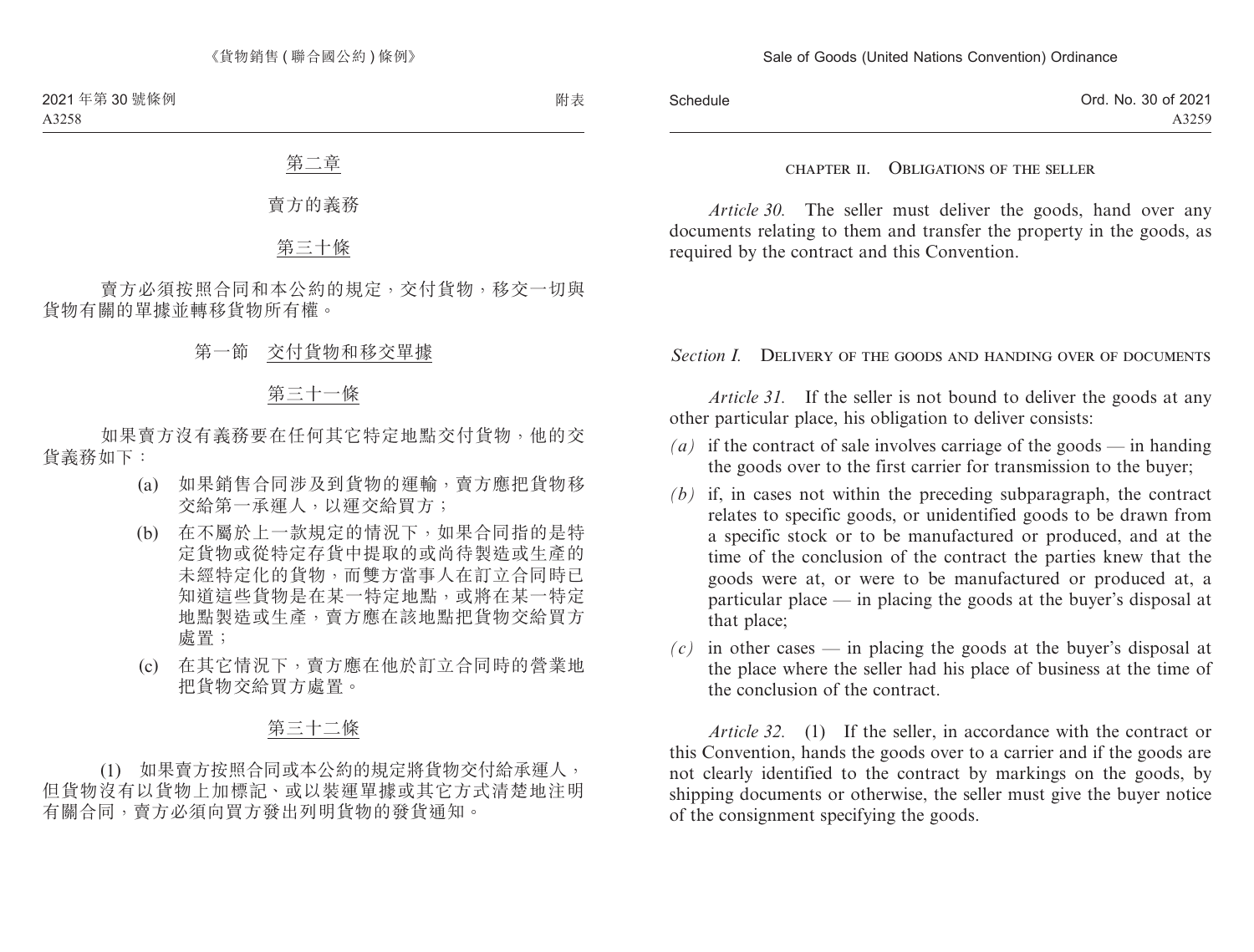| Schedule | Ord. No. 30 of 2021 |
|----------|---------------------|
|          | A3261               |

(2) If the seller is bound to arrange for carriage of the goods, he must make such contracts as are necessary for carriage to the place fixed by means of transportation appropriate in the circumstances and according to the usual terms for such transportation.

(3) If the seller is not bound to effect insurance in respect of the carriage of the goods, he must, at the buyer's request, provide him with all available information necessary to enable him to effect such insurance.

*Article 33.* The seller must deliver the goods:

- *(a)* if a date is fixed by or determinable from the contract, on that date;
- *(b)* if a period of time is fixed by or determinable from the contract, at any time within that period unless circumstances indicate that the buyer is to choose a date; or
- *(c)* in any other case, within a reasonable time after the conclusion of the contract.

*Article 34.* If the seller is bound to hand over documents relating to the goods, he must hand them over at the time and place and in the form required by the contract. If the seller has handed over documents before that time, he may, up to that time, cure any lack of conformity in the documents, if the exercise of this right does not cause the buyer unreasonable inconvenience or unreasonable expense. However, the buyer retains any right to claim damages as provided for in this Convention.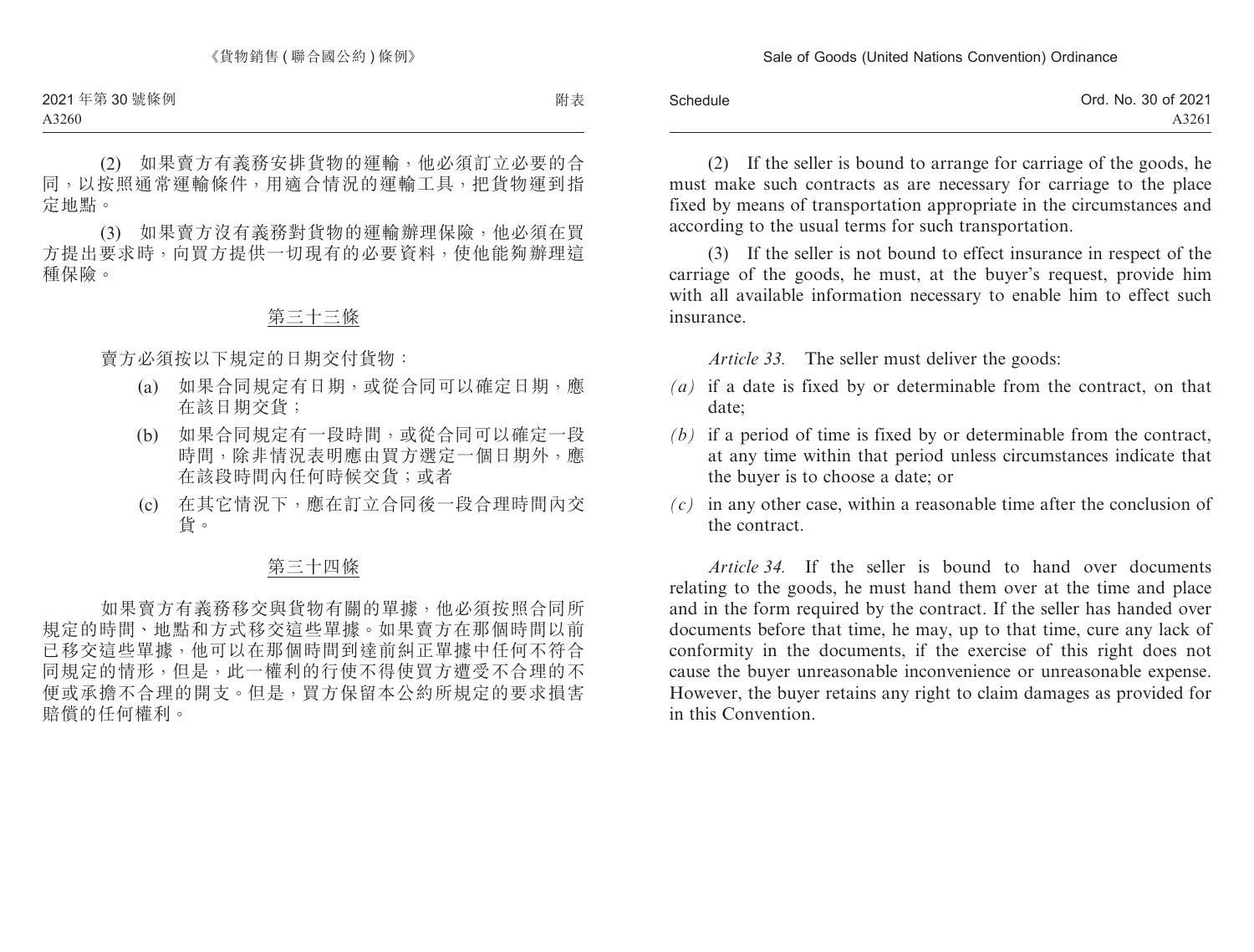| Schedule | Ord. No. 30 of 2021 |
|----------|---------------------|
|          | A3263               |

*Section II.* CONFORMITY OF THE GOODS AND THIRD PARTY CLAIMS

*Article 35.* (1) The seller must deliver goods which are of the quantity, quality and description required by the contract and which are contained or packaged in the manner required by the contract.

(2) Except where the parties have agreed otherwise, the goods do not conform with the contract unless they:

- *(a)* are fit for the purposes for which goods of the same description would ordinarily be used;
- *(b)* are fit for any particular purpose expressly or impliedly made known to the seller at the time of the conclusion of the contract, except where the circumstances show that the buyer did not rely, or that it was unreasonable for him to rely, on the seller's skill and judgement;
- *(c)* possess the qualities of goods which the seller had held out to the buyer as a sample or model;
- *(d)* are contained or packaged in the manner usual for such goods or, where there is no such manner, in a manner adequate to preserve and protect the goods.

(3) The seller is not liable under subparagraphs (*a*) to (*d*) of the preceding paragraph for any lack of conformity of the goods if at the time of the conclusion of the contract the buyer knew or could not have been unaware of such lack of conformity.

*Article 36.* (1) The seller is liable in accordance with the contract and this Convention for any lack of conformity which exists at the time when the risk passes to the buyer, even though the lack of conformity becomes apparent only after that time.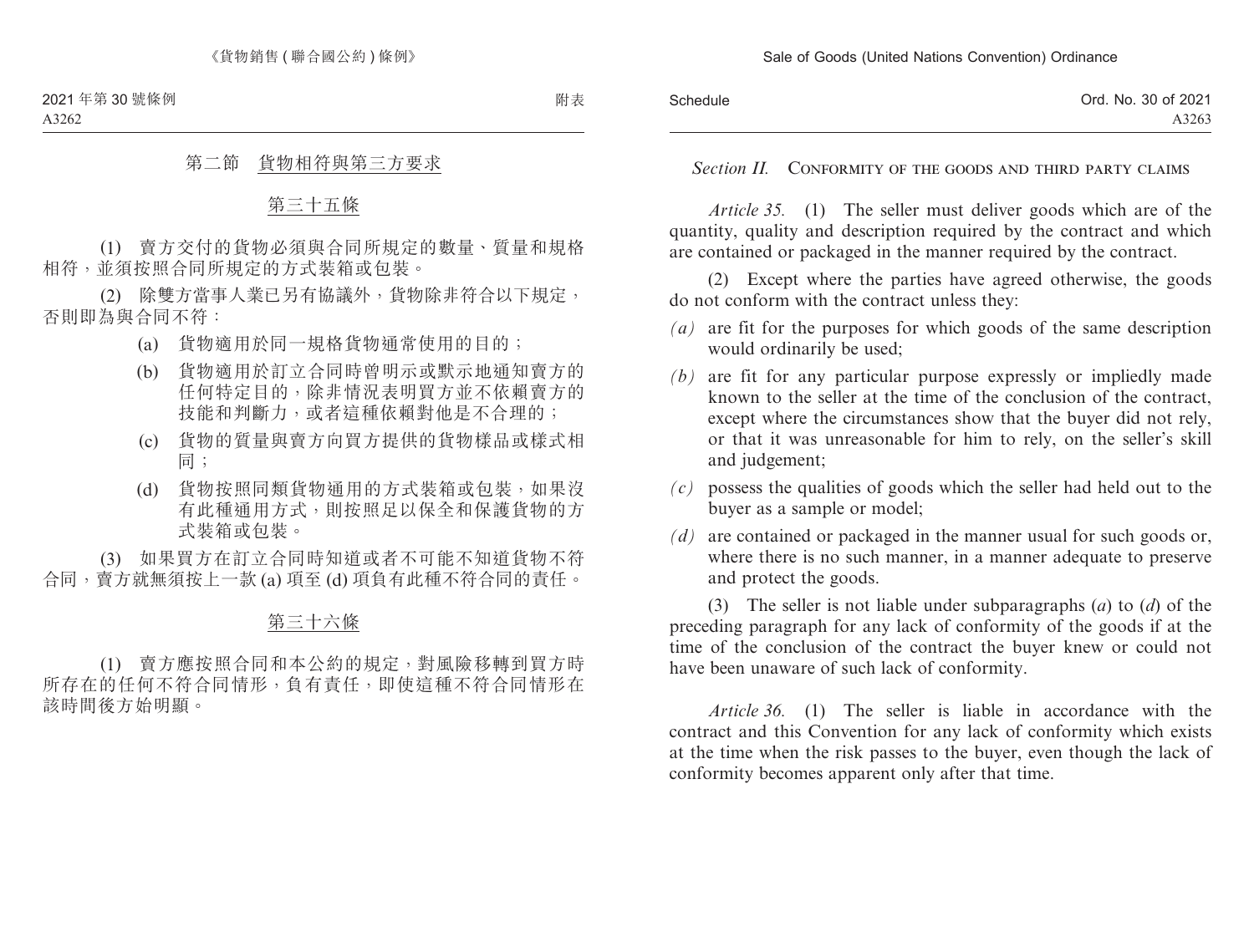| Schedule | Ord. No. 30 of 2021 |
|----------|---------------------|
|          | A3265               |

(2) The seller is also liable for any lack of conformity which occurs after the time indicated in the preceding paragraph and which is due to a breach of any of his obligations, including a breach of any guarantee that for a period of time the goods will remain fit for their ordinary purpose or for some particular purpose or will retain specified qualities or characteristics.

*Article 37.* If the seller has delivered goods before the date for delivery, he may, up to that date, deliver any missing part or make up any deficiency in the quantity of the goods delivered, or deliver goods in replacement of any non-conforming goods delivered or remedy any lack of conformity in the goods delivered, provided that the exercise of this right does not cause the buyer unreasonable inconvenience or unreasonable expense. However, the buyer retains any right to claim damages as provided for in this Convention.

*Article 38.* (1) The buyer must examine the goods, or cause them to be examined, within as short a period as is practicable in the circumstances.

(2) If the contract involves carriage of the goods, examination may be deferred until after the goods have arrived at their destination.

(3) If the goods are redirected in transit or redispatched by the buyer without a reasonable opportunity for examination by him and at the time of the conclusion of the contract the seller knew or ought to have known of the possibility of such redirection or redispatch, examination may be deferred until after the goods have arrived at the new destination.

*Article 39.* (1) The buyer loses the right to rely on a lack of conformity of the goods if he does not give notice to the seller specifying the nature of the lack of conformity within a reasonable time after he has discovered it or ought to have discovered it.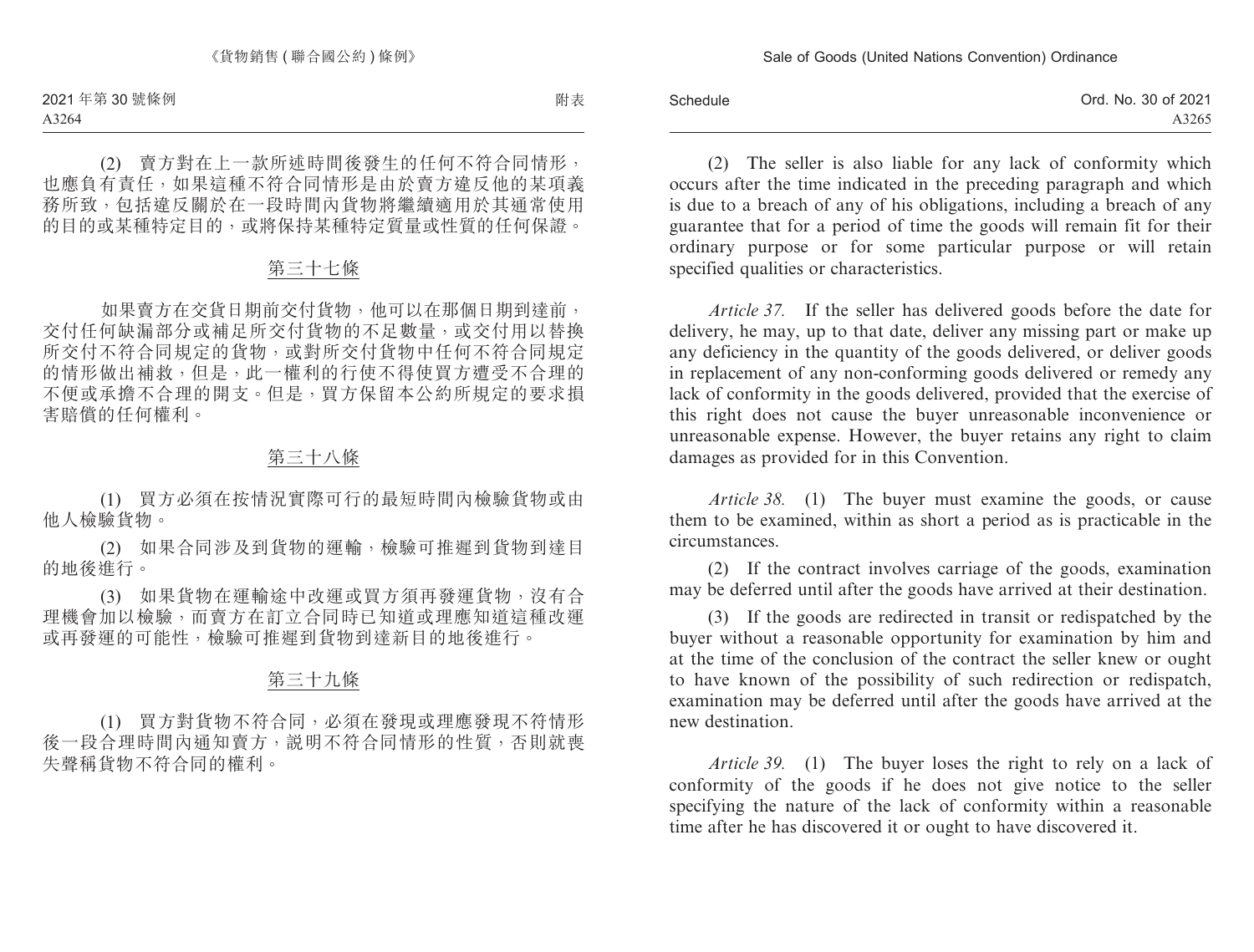| Schedule | Ord. No. 30 of 2021 |
|----------|---------------------|
|          | A3267               |

(2) In any event, the buyer loses the right to rely on a lack of conformity of the goods if he does not give the seller notice thereof at the latest within a period of two years from the date on which the goods were actually handed over to the buyer, unless this time-limit is inconsistent with a contractual period of guarantee.

*Article 40.* The seller is not entitled to rely on the provisions of articles 38 and 39 if the lack of conformity relates to facts of which he knew or could not have been unaware and which he did not disclose to the buyer.

*Article 41.* The seller must deliver goods which are free from any right or claim of a third party, unless the buyer agreed to take the goods subject to that right or claim. However, if such right or claim is based on industrial property or other intellectual property, the seller's obligation is governed by article 42.

*Article 42.* (1) The seller must deliver goods which are free from any right or claim of a third party based on industrial property or other intellectual property, of which at the time of the conclusion of the contract the seller knew or could not have been unaware, provided that the right or claim is based on industrial property or other intellectual property:

- *(a)* under the law of the State where the goods will be resold or otherwise used, if it was contemplated by the parties at the time of the conclusion of the contract that the goods would be resold or otherwise used in that State; or
- *(b)* in any other case, under the law of the State where the buyer has his place of business.

(2) The obligation of the seller under the preceding paragraph does not extend to cases where: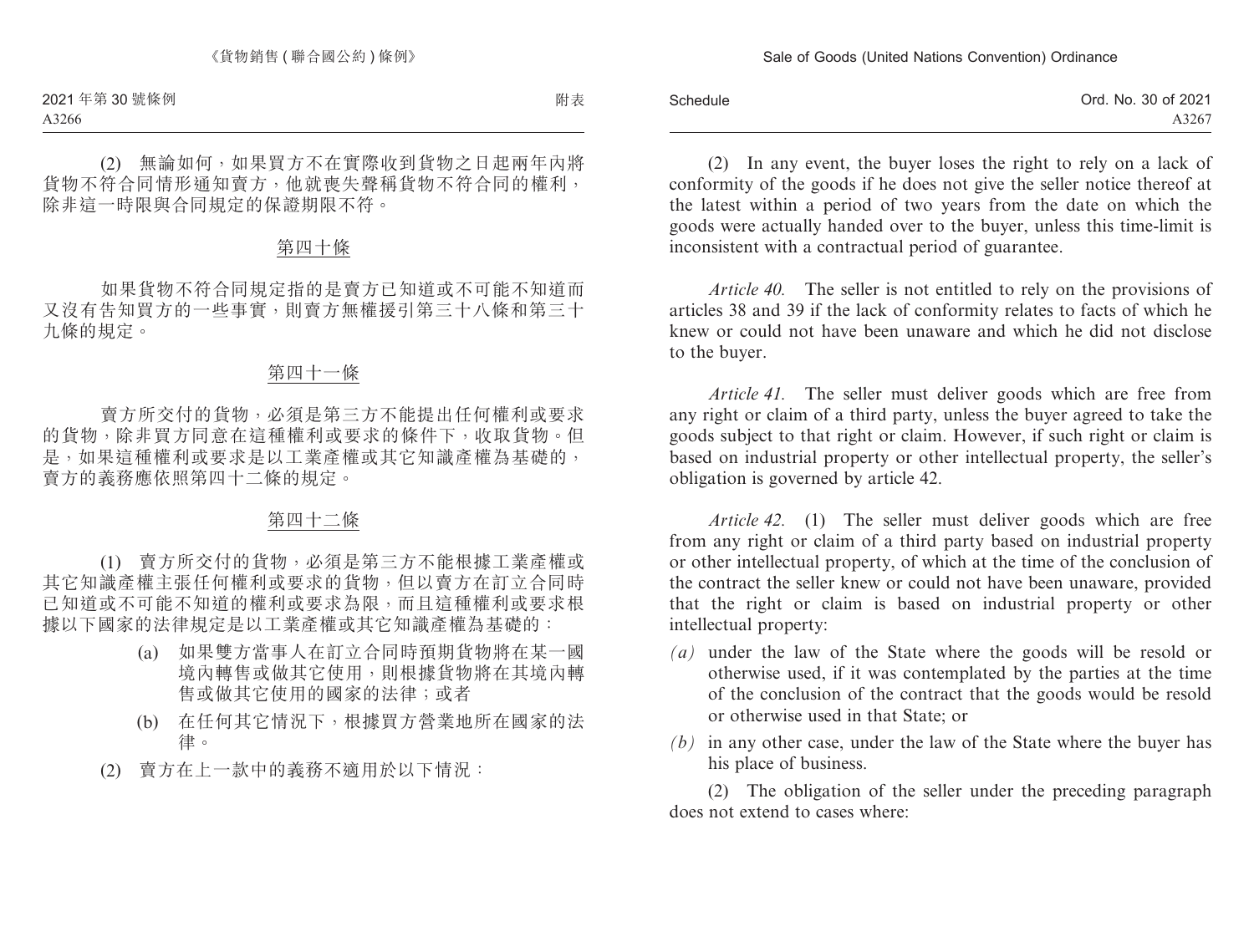Sale of Goods (United Nations Convention) Ordinance

| Schedule | Ord. No. 30 of 2021 |
|----------|---------------------|
|          | A3269               |

- *(a)* at the time of the conclusion of the contract the buyer knew or could not have been unaware of the right or claim; or
- *(b)* the right or claim results from the seller's compliance with technical drawings, designs, formulae or other such specifications furnished by the buyer.

*Article 43.* (1) The buyer loses the right to rely on the provisions of article 41 or article 42 if he does not give notice to the seller specifying the nature of the right or claim of the third party within a reasonable time after he has become aware or ought to have become aware of the right or claim.

(2) The seller is not entitled to rely on the provisions of the preceding paragraph if he knew of the right or claim of the third party and the nature of it.

*Article 44.* Notwithstanding the provisions of paragraph (1) of article 39 and paragraph (1) of article 43, the buyer may reduce the price in accordance with article 50 or claim damages, except for loss of profit, if he has a reasonable excuse for his failure to give the required notice.

*Section III.* REMEDIES FOR BREACH OF CONTRACT BY THE SELLER

*Article 45.* (1) If the seller fails to perform any of his obligations under the contract or this Convention, the buyer may:

- *(a)* exercise the rights provided in articles 46 to 52;
- *(b)* claim damages as provided in articles 74 to 77.

(2) The buyer is not deprived of any right he may have to claim damages by exercising his right to other remedies.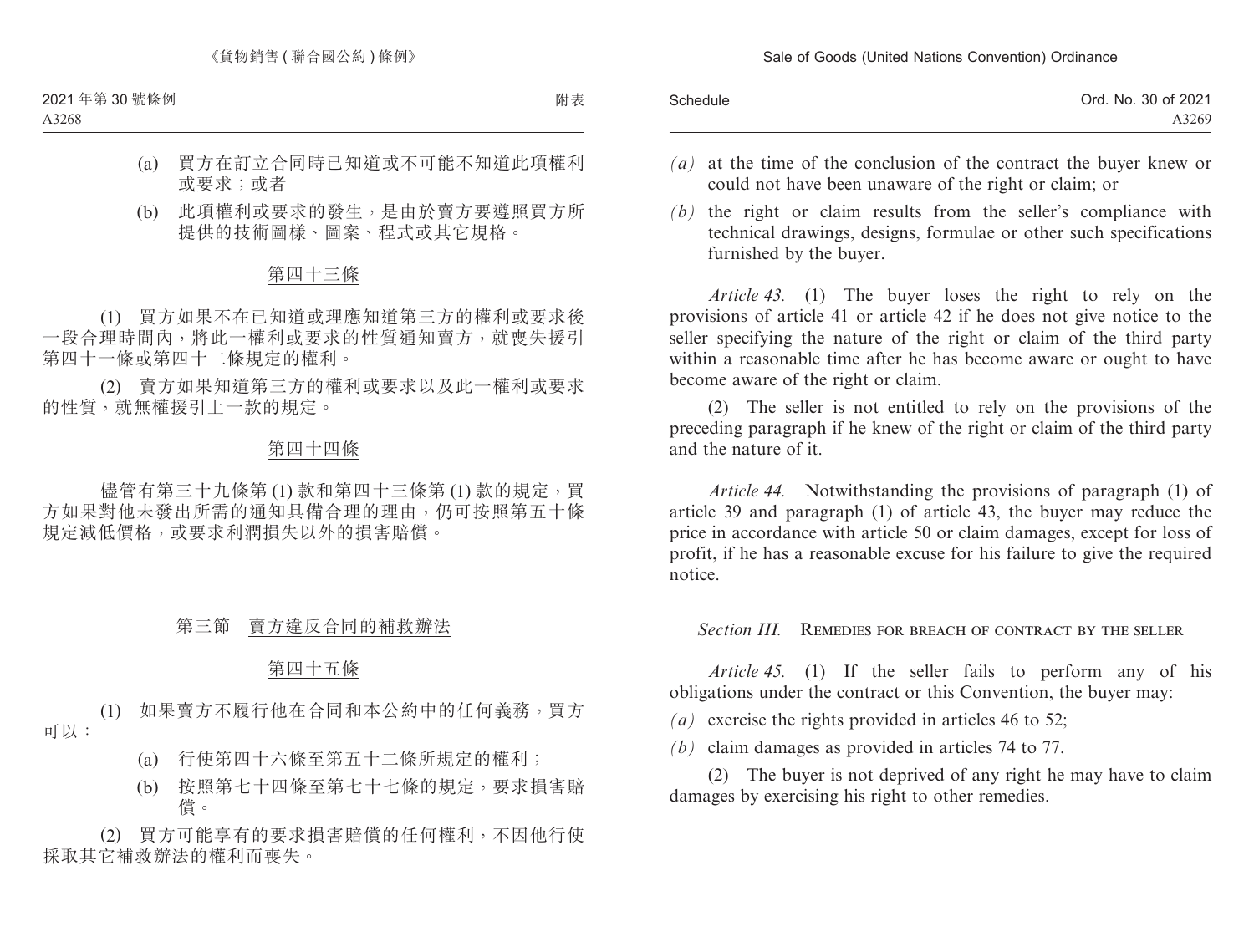| Schedule | Ord. No. 30 of 2021 |
|----------|---------------------|
|          | A3271               |

(3) No period of grace may be granted to the seller by a court or arbitral tribunal when the buyer resorts to a remedy for breach of contract.

*Article 46.* (1) The buyer may require performance by the seller of his obligations unless the buyer has resorted to a remedy which is inconsistent with this requirement.

(2) If the goods do not conform with the contract, the buyer may require delivery of substitute goods only if the lack of conformity constitutes a fundamental breach of contract and a request for substitute goods is made either in conjunction with notice given under article 39 or within a reasonable time thereafter.

(3) If the goods do not conform with the contract, the buyer may require the seller to remedy the lack of conformity by repair, unless this is unreasonable having regard to all the circumstances. A request for repair must be made either in conjunction with notice given under article 39 or within a reasonable time thereafter.

*Article 47.* (1) The buyer may fix an additional period of time of reasonable length for performance by the seller of his obligations.

(2) Unless the buyer has received notice from the seller that he will not perform within the period so fixed, the buyer may not, during that period, resort to any remedy for breach of contract. However, the buyer is not deprived thereby of any right he may have to claim damages for delay in performance.

*Article 48.* (1) Subject to article 49, the seller may, even after the date for delivery, remedy at his own expense any failure to perform his obligations, if he can do so without unreasonable delay and without causing the buyer unreasonable inconvenience or uncertainty of reimbursement by the seller of expenses advanced by the buyer. However, the buyer retains any right to claim damages as provided for in this Convention.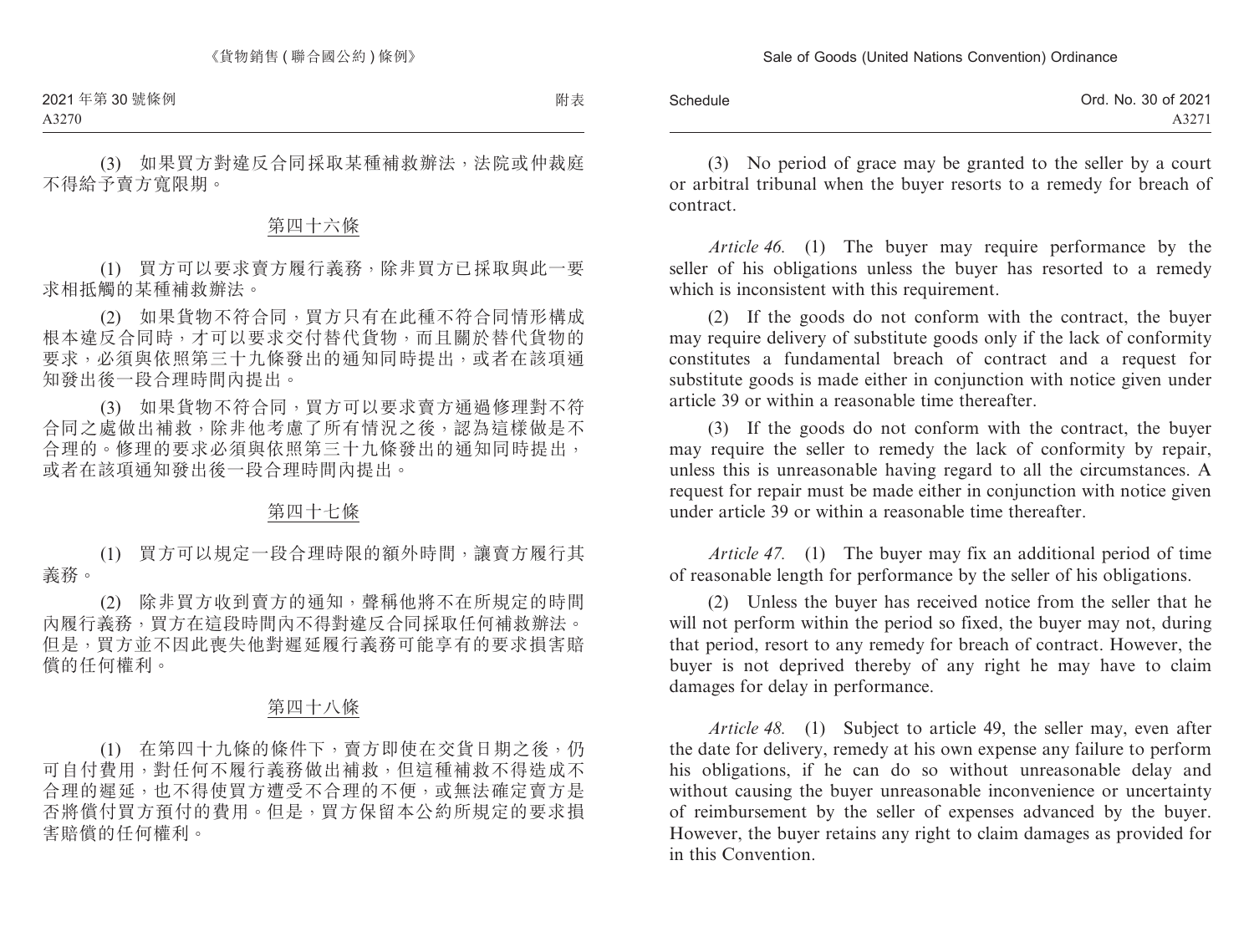| Schedule | Ord. No. 30 of 2021 |
|----------|---------------------|
|          | A3273               |

(2) If the seller requests the buyer to make known whether he will accept performance and the buyer does not comply with the request within a reasonable time, the seller may perform within the time indicated in his request. The buyer may not, during that period of time, resort to any remedy which is inconsistent with performance by the seller.

(3) A notice by the seller that he will perform within a specified period of time is assumed to include a request, under the preceding paragraph, that the buyer make known his decision.

(4) A request or notice by the seller under paragraph (2) or (3) of this article is not effective unless received by the buyer.

*Article 49.* (1) The buyer may declare the contract avoided:

- *(a)* if the failure by the seller to perform any of his obligations under the contract or this Convention amounts to a fundamental breach of contract; or
- *(b)* in case of non-delivery, if the seller does not deliver the goods within the additional period of time fixed by the buyer in accordance with paragraph (1) of article 47 or declares that he will not deliver within the period so fixed.

(2) However, in cases where the seller has delivered the goods, the buyer loses the right to declare the contract avoided unless he does so:

- *(a)* in respect of late delivery, within a reasonable time after he has become aware that delivery has been made;
- *(b)* in respect of any breach other than late delivery, within a reasonable time:
	- (i) after he knew or ought to have known of the breach;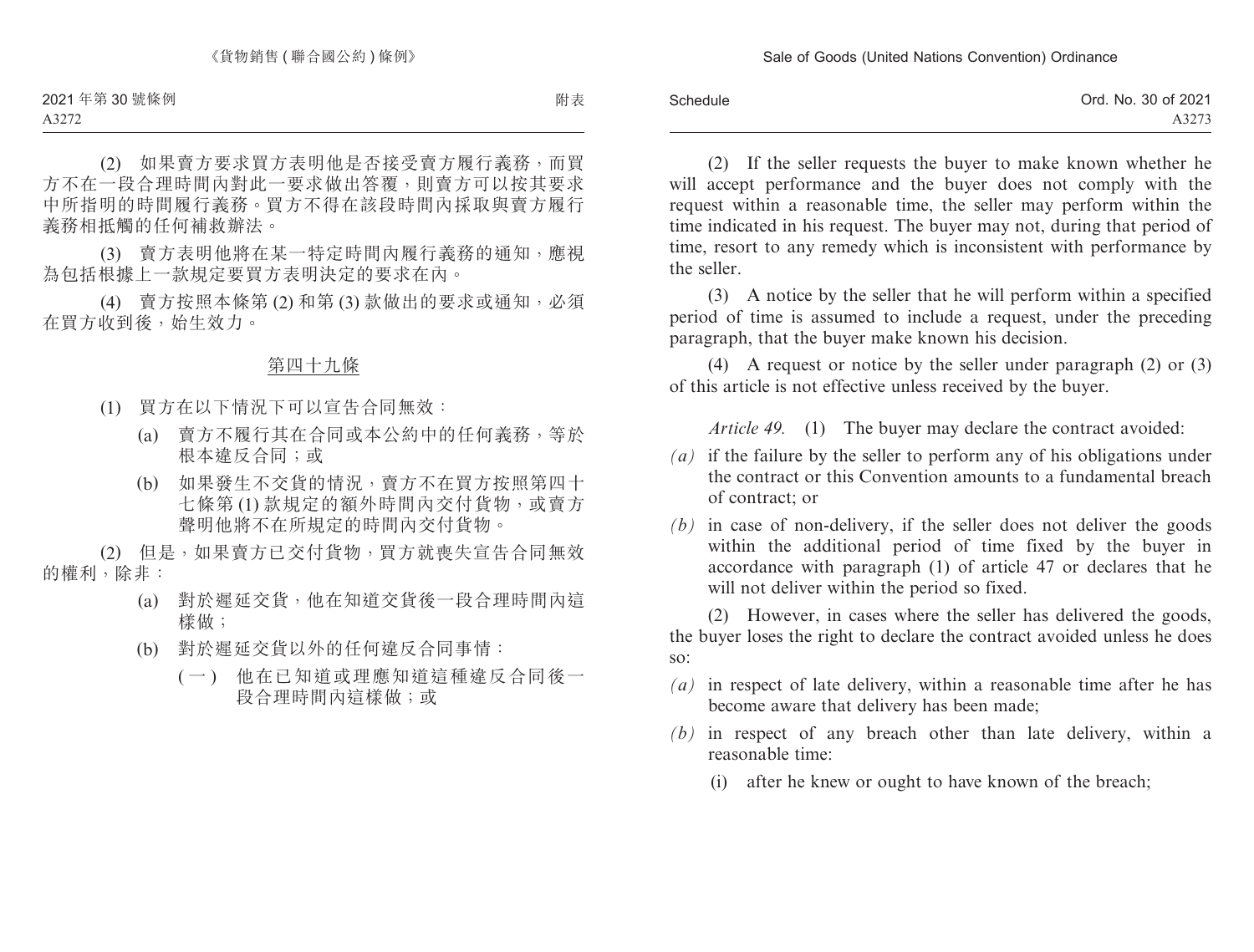| Schedule | Ord. No. 30 of 2021 |
|----------|---------------------|
|          | A3275               |

- (ii) after the expiration of any additional period of time fixed by the buyer in accordance with paragraph (1) of article 47, or after the seller has declared that he will not perform his obligations within such an additional period; or
- (iii) after the expiration of any additional period of time indicated by the seller in accordance with paragraph (2) of article 48, or after the buyer has declared that he will not accept performance.

*Article 50.* If the goods do not conform with the contract and whether or not the price has already been paid, the buyer may reduce the price in the same proportion as the value that the goods actually delivered had at the time of the delivery bears to the value that conforming goods would have had at that time. However, if the seller remedies any failure to perform his obligations in accordance with article 37 or article 48 or if the buyer refuses to accept performance by the seller in accordance with those articles, the buyer may not reduce the price.

*Article 51.* (1) If the seller delivers only a part of the goods or if only a part of the goods delivered is in conformity with the contract, articles 46 to 50 apply in respect of the part which is missing or which does not conform.

(2) The buyer may declare the contract avoided in its entirety only if the failure to make delivery completely or in conformity with the contract amounts to a fundamental breach of the contract.

*Article 52.* (1) If the seller delivers the goods before the date fixed, the buyer may take delivery or refuse to take delivery.

(2) If the seller delivers a quantity of goods greater than that provided for in the contract, the buyer may take delivery or refuse to take delivery of the excess quantity. If the buyer takes delivery of all or part of the excess quantity, he must pay for it at the contract rate.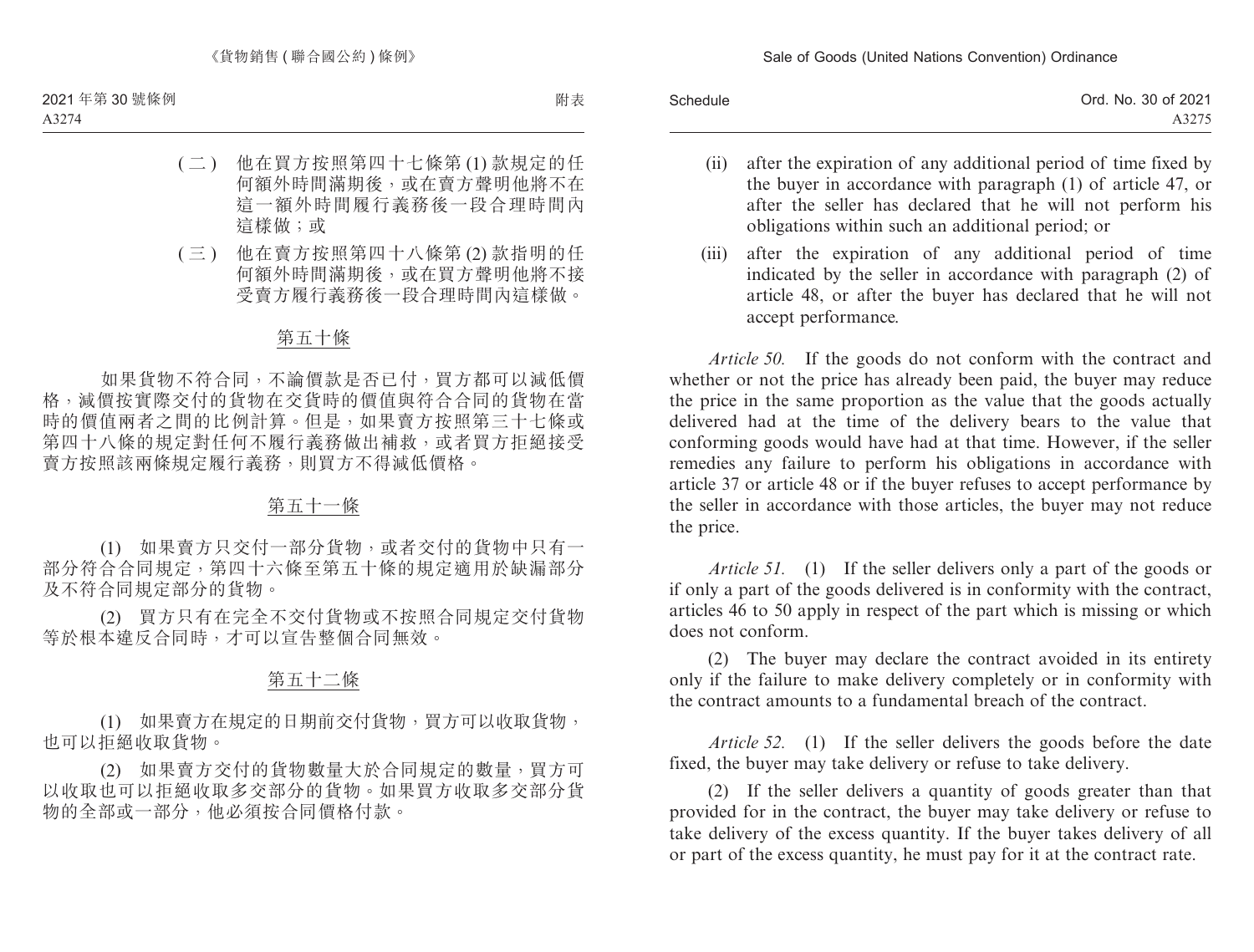| Schedule | Ord. No. 30 of 2021 |
|----------|---------------------|
|          | A3277               |

#### chapter iii. Obligations of the buyer

*Article 53.* The buyer must pay the price for the goods and take delivery of them as required by the contract and this Convention.

### *Section I.* Payment of the price

*Article 54.* The buyer's obligation to pay the price includes taking such steps and complying with such formalities as may be required under the contract or any laws and regulations to enable payment to be made.

*Article 55.* Where a contract has been validly concluded but does not expressly or implicitly fix or make provision for determining the price, the parties are considered, in the absence of any indication to the contrary, to have impliedly made reference to the price generally charged at the time of the conclusion of the contract for such goods sold under comparable circumstances in the trade concerned.

*Article 56.* If the price is fixed according to the weight of the goods, in case of doubt it is to be determined by the net weight.

*Article 57.* (1) If the buyer is not bound to pay the price at any other particular place, he must pay it to the seller:

- *(a)* at the seller's place of business; or
- *(b)* if the payment is to be made against the handing over of the goods or of documents, at the place where the handing over takes place.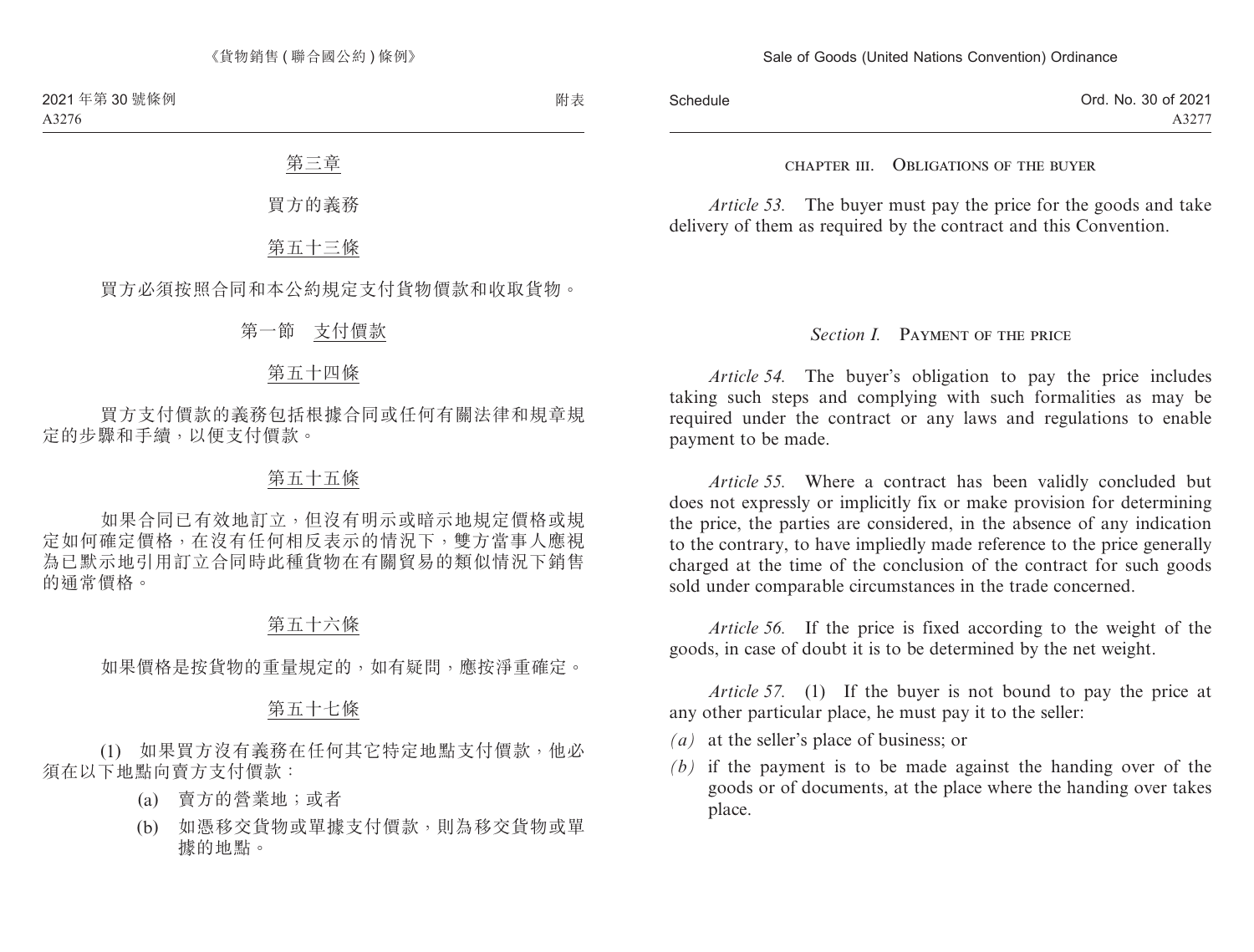| Schedule | Ord. No. 30 of 2021 |
|----------|---------------------|
|          | A3279               |

(2) The seller must bear any increase in the expenses incidental to payment which is caused by a change in his place of business subsequent to the conclusion of the contract.

*Article 58.* (1) If the buyer is not bound to pay the price at any other specific time, he must pay it when the seller places either the goods or documents controlling their disposition at the buyer's disposal in accordance with the contract and this Convention. The seller may make such payment a condition for handing over the goods or documents.

(2) If the contract involves carriage of the goods, the seller may dispatch the goods on terms whereby the goods, or documents controlling their disposition, will not be handed over to the buyer except against payment of the price.

(3) The buyer is not bound to pay the price until he has had an opportunity to examine the goods, unless the procedures for delivery or payment agreed upon by the parties are inconsistent with his having such an opportunity.

*Article 59.* The buyer must pay the price on the date fixed by or determinable from the contract and this Convention without the need for any request or compliance with any formality on the part of the seller.

### Section II. TAKING DELIVERY

*Article 60.* The buyer's obligation to take delivery consists:

- *(a)* in doing all the acts which could reasonably be expected of him in order to enable the seller to make delivery; and
- *(b)* in taking over the goods.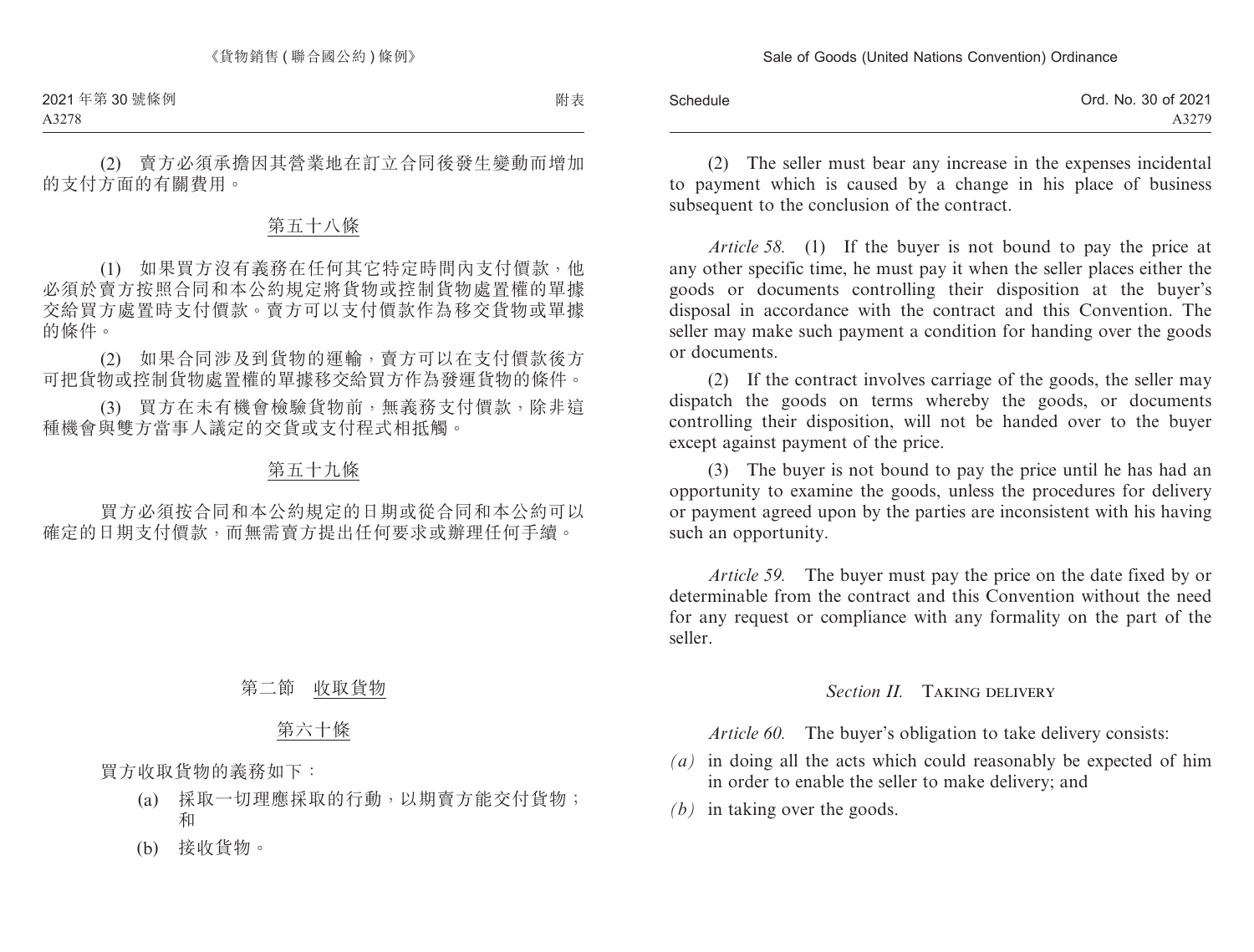| Schedule | Ord. No. 30 of 2021 |
|----------|---------------------|
|          | A3281               |

*Section III.* REMEDIES FOR BREACH OF CONTRACT BY THE BUYER

*Article 61.* (1) If the buyer fails to perform any of his obligations under the contract or this Convention, the seller may:

*(a)* exercise the rights provided in articles 62 to 65;

*(b)* claim damages as provided in articles 74 to 77.

(2) The seller is not deprived of any right he may have to claim damages by exercising his right to other remedies.

(3) No period of grace may be granted to the buyer by a court or arbitral tribunal when the seller resorts to a remedy for breach of contract.

*Article 62.* The seller may require the buyer to pay the price, take delivery or perform his other obligations, unless the seller has resorted to a remedy which is inconsistent with this requirement.

*Article 63.* (1) The seller may fix an additional period of time of reasonable length for performance by the buyer of his obligations.

(2) Unless the seller has received notice from the buyer that he will not perform within the period so fixed, the seller may not, during that period, resort to any remedy for breach of contract. However, the seller is not deprived thereby of any right he may have to claim damages for delay in performance.

*Article 64.* (1) The seller may declare the contract avoided: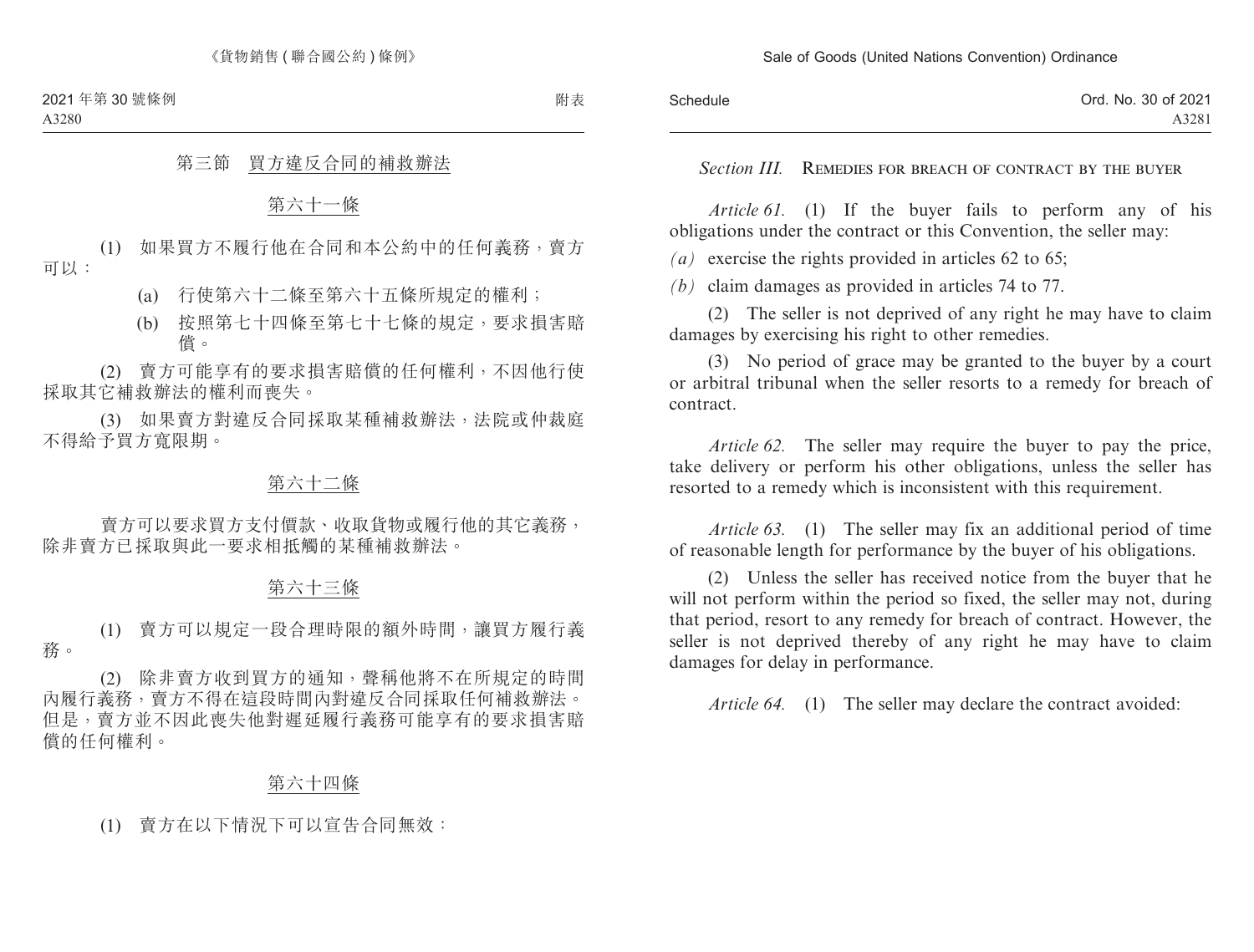Sale of Goods (United Nations Convention) Ordinance

| Schedule | Ord. No. 30 of 2021 |
|----------|---------------------|
|          | A3283               |

- *(a)* if the failure by the buyer to perform any of his obligations under the contract or this Convention amounts to a fundamental breach of contract; or
- *(b)* if the buyer does not, within the additional period of time fixed by the seller in accordance with paragraph (1) of article 63, perform his obligation to pay the price or take delivery of the goods, or if he declares that he will not do so within the period so fixed.

(2) However, in cases where the buyer has paid the price, the seller loses the right to declare the contract avoided unless he does so:

- *(a)* in respect of late performance by the buyer, before the seller has become aware that performance has been rendered; or
- *(b)* in respect of any breach other than late performance by the buyer, within a reasonable time:
	- (i) after the seller knew or ought to have known of the breach; or
	- (ii) after the expiration of any additional period of time fixed by the seller in accordance with paragraph (1) of article 63, or after the buyer has declared that he will not perform his obligations within such an additional period.

*Article 65.* (1) If under the contract the buyer is to specify the form, measurement or other features of the goods and he fails to make such specification either on the date agreed upon or within a reasonable time after receipt of a request from the seller, the seller may, without prejudice to any other rights he may have, make the specification himself in accordance with the requirements of the buyer that may be known to him.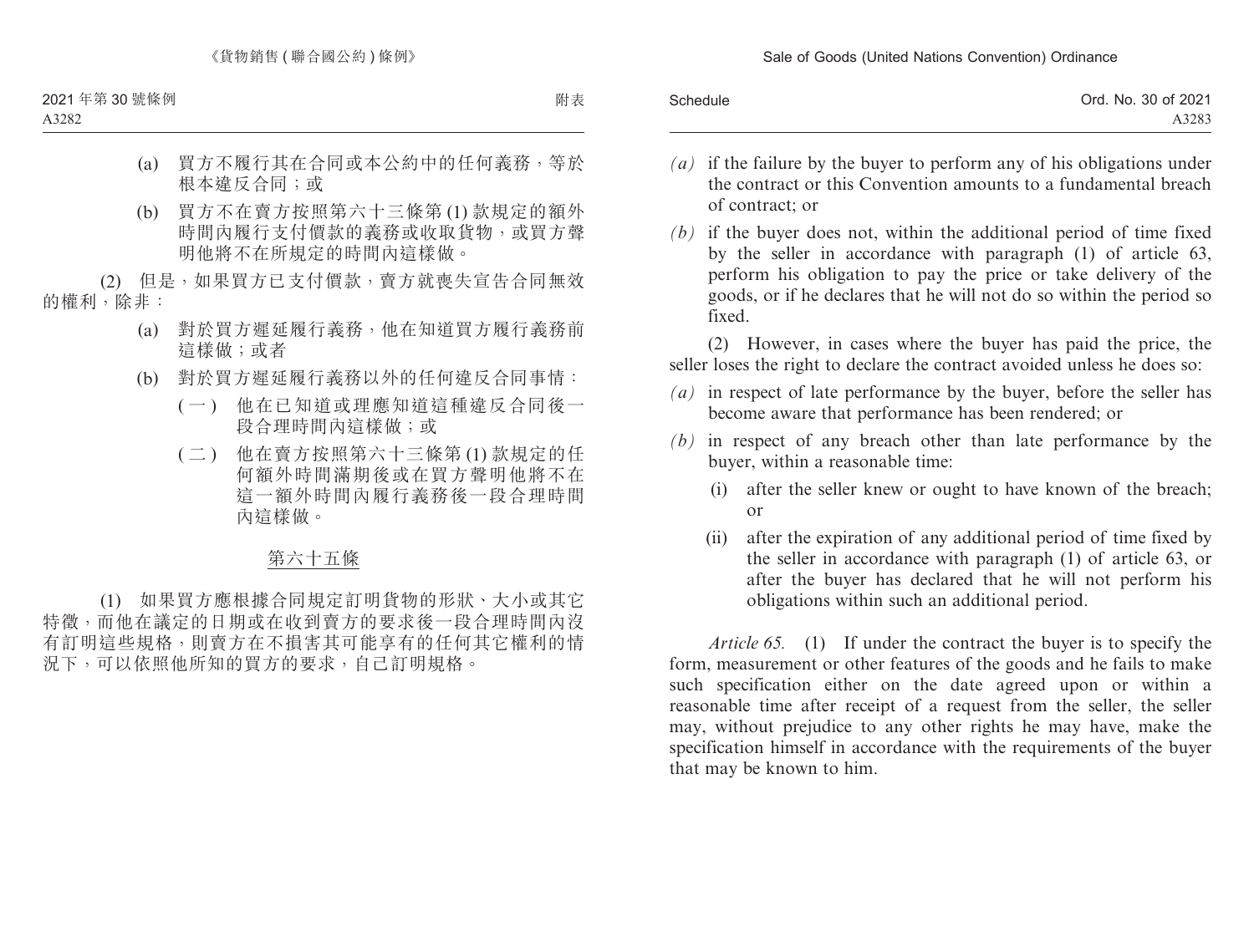| Schedule | Ord. No. 30 of 2021 |
|----------|---------------------|
|          | A3285               |

(2) If the seller makes the specification himself, he must inform the buyer of the details thereof and must fix a reasonable time within which the buyer may make a different specification. If, after receipt of such a communication, the buyer fails to do so within the time so fixed, the specification made by the seller is binding.

#### chapter iv. Passing of risk

*Article 66.* Loss of or damage to the goods after the risk has passed to the buyer does not discharge him from his obligation to pay the price, unless the loss or damage is due to an act or omission of the seller.

*Article 67.* (1) If the contract of sale involves carriage of the goods and the seller is not bound to hand them over at a particular place, the risk passes to the buyer when the goods are handed over to the first carrier for transmission to the buyer in accordance with the contract of sale. If the seller is bound to hand the goods over to a carrier at a particular place, the risk does not pass to the buyer until the goods are handed over to the carrier at that place. The fact that the seller is authorized to retain documents controlling the disposition of the goods does not affect the passage of the risk.

(2) Nevertheless, the risk does not pass to the buyer until the goods are clearly identified to the contract, whether by markings on the goods, by shipping documents, by notice given to the buyer or otherwise.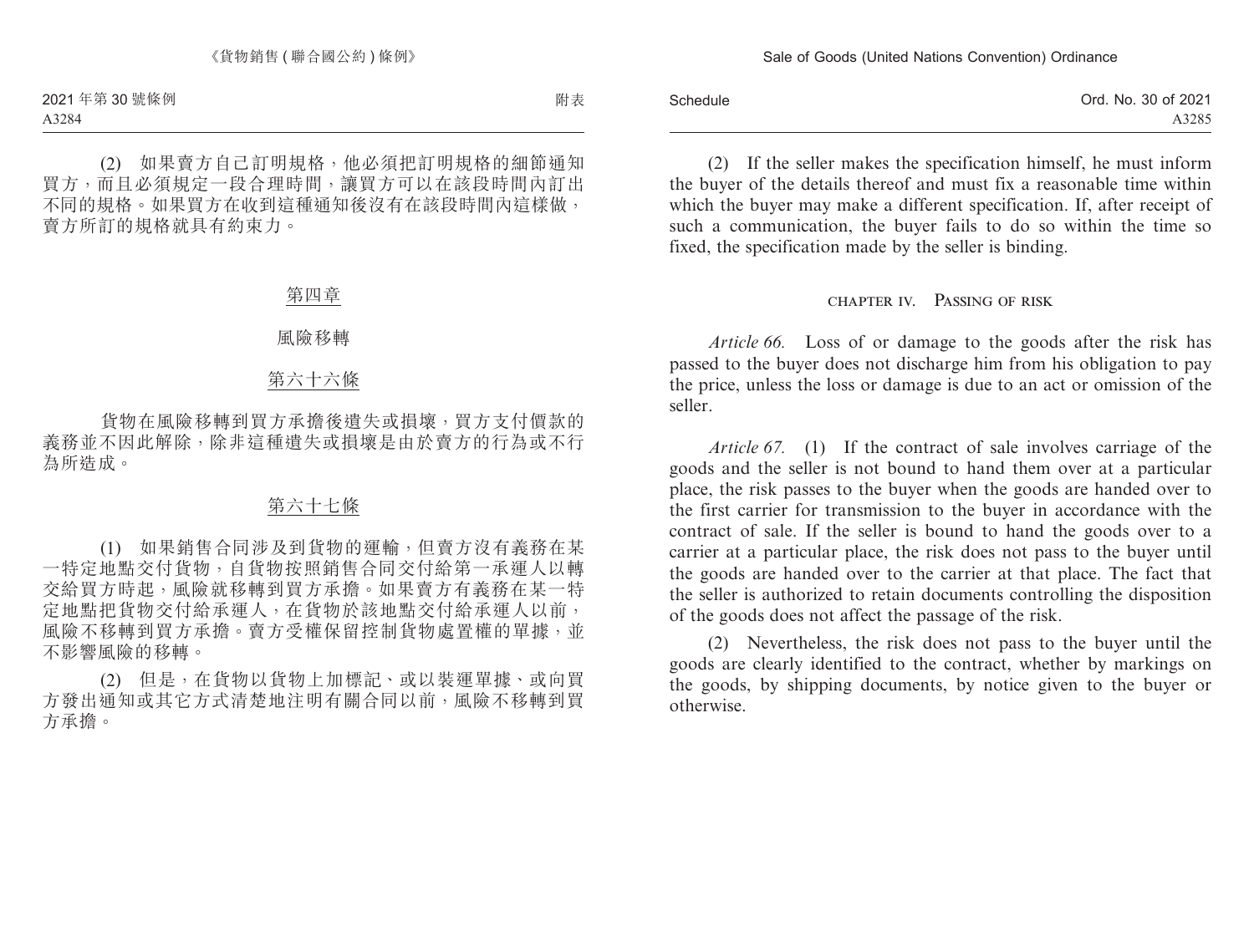| Schedule | Ord. No. 30 of 2021 |
|----------|---------------------|
|          | A3287               |

*Article 68.* The risk in respect of goods sold in transit passes to the buyer from the time of the conclusion of the contract. However, if the circumstances so indicate, the risk is assumed by the buyer from the time the goods were handed over to the carrier who issued the documents embodying the contract of carriage. Nevertheless, if at the time of the conclusion of the contract of sale the seller knew or ought to have known that the goods has been lost or damaged and did not disclose this to the buyer, the loss or damage is at the risk of the seller.

*Article 69.* (1) In cases not within articles 67 and 68, the risk passes to the buyer when he takes over the goods or, if he does not do so in due time, from the time when the goods are placed at his disposal and he commits a breach of contract by failing to take delivery.

(2) However, if the buyer is bound to take over the goods at a place other than a place of business of the seller, the risk passes when delivery is due and the buyer is aware of the fact that the goods are placed at his disposal at that place.

(3) If the contract relates to goods not then identified, the goods are considered not to be placed at the disposal of the buyer until they are clearly identified to the contract.

*Article 70.* If the seller has committed a fundamental breach of contract, articles 67, 68 and 69 do not impair the remedies available to the buyer on account of the breach.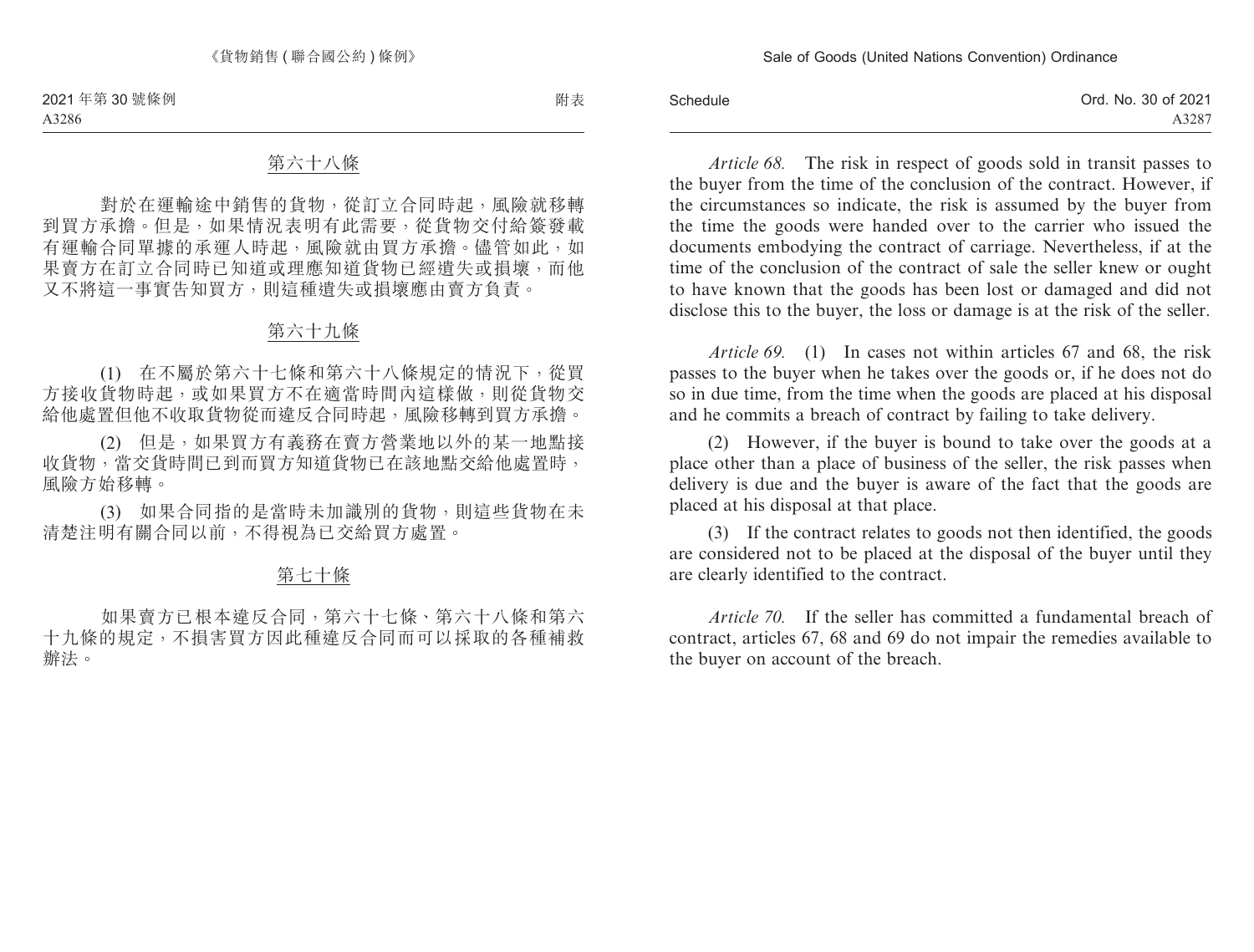### chapter v. Provisions common to the obligations of the seller and of the buyer

### *Section I.* Anticipatory breach and instalment contracts

*Article 71.* (1) A party may suspend the performance of his obligations if, after the conclusion of the contract, it becomes apparent that the other party will not perform a substantial part of his obligations as a result of:

- *(a)* a serious deficiency in his ability to perform or in his creditworthiness; or
- *(b)* his conduct in preparing to perform or in performing the contract.

(2) If the seller has already dispatched the goods before the grounds described in the preceding paragraph become evident, he may prevent the handing over of the goods to the buyer even though the buyer holds a document which entitles him to obtain them. The present paragraph relates only to the rights in the goods as between the buyer and the seller.

(3) A party suspending performance, whether before or after dispatch of the goods, must immediately give notice of the suspension to the other party and must continue with performance if the other party provides adequate assurance of his performance.

*Article 72.* (1) If prior to the date for performance of the contract it is clear that one of the parties will commit a fundamental breach of contract, the other party may declare the contract avoided.

(2) If time allows, the party intending to declare the contract avoided must give reasonable notice to the other party in order to permit him to provide adequate assurance of his performance.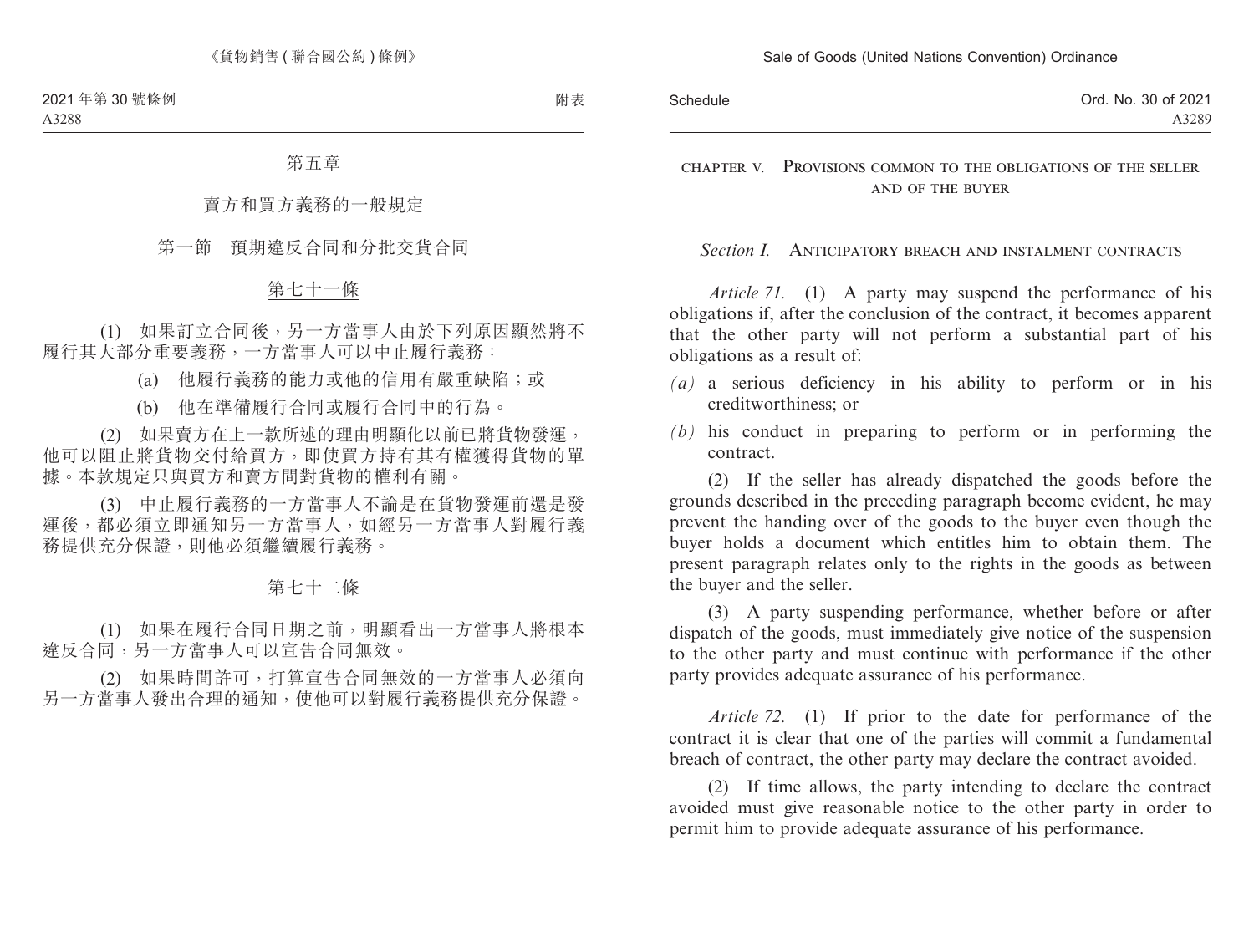| Schedule | Ord. No. 30 of 2021 |
|----------|---------------------|
|          | A3291               |

(3) The requirements of the preceding paragraph do not apply if the other party has declared that he will not perform his obligations.

*Article 73.* (1) In the case of a contract for delivery of goods by instalments, if the failure of one party to perform any of his obligations in respect of any instalment constitutes a fundamental breach of contract with respect to that instalment, the other party may declare the contract avoided with respect to that instalment.

(2) If one party's failure to perform any of his obligations in respect of any instalment gives the other party good grounds to conclude that a fundamental breach of contract will occur with respect to future instalments, he may declare the contract avoided for the future, provided that he does so within a reasonable time.

(3) A buyer who declares the contract avoided in respect of any delivery may, at the same time, declare it avoided in respect of deliveries already made or of future deliveries if, by reason of their interdependence, those deliveries could not be used for the purpose contemplated by the parties at the time of the conclusion of the contract.

# *Section II.* Damages

*Article 74.* Damages for breach of contract by one party consist of a sum equal to the loss, including loss of profit, suffered by the other party as a consequence of the breach. Such damages may not exceed the loss which the party in breach foresaw or ought to have foreseen at the time of the conclusion of the contract, in the light of the facts and matters of which he then knew or ought to have known, as a possible consequence of the breach of contract.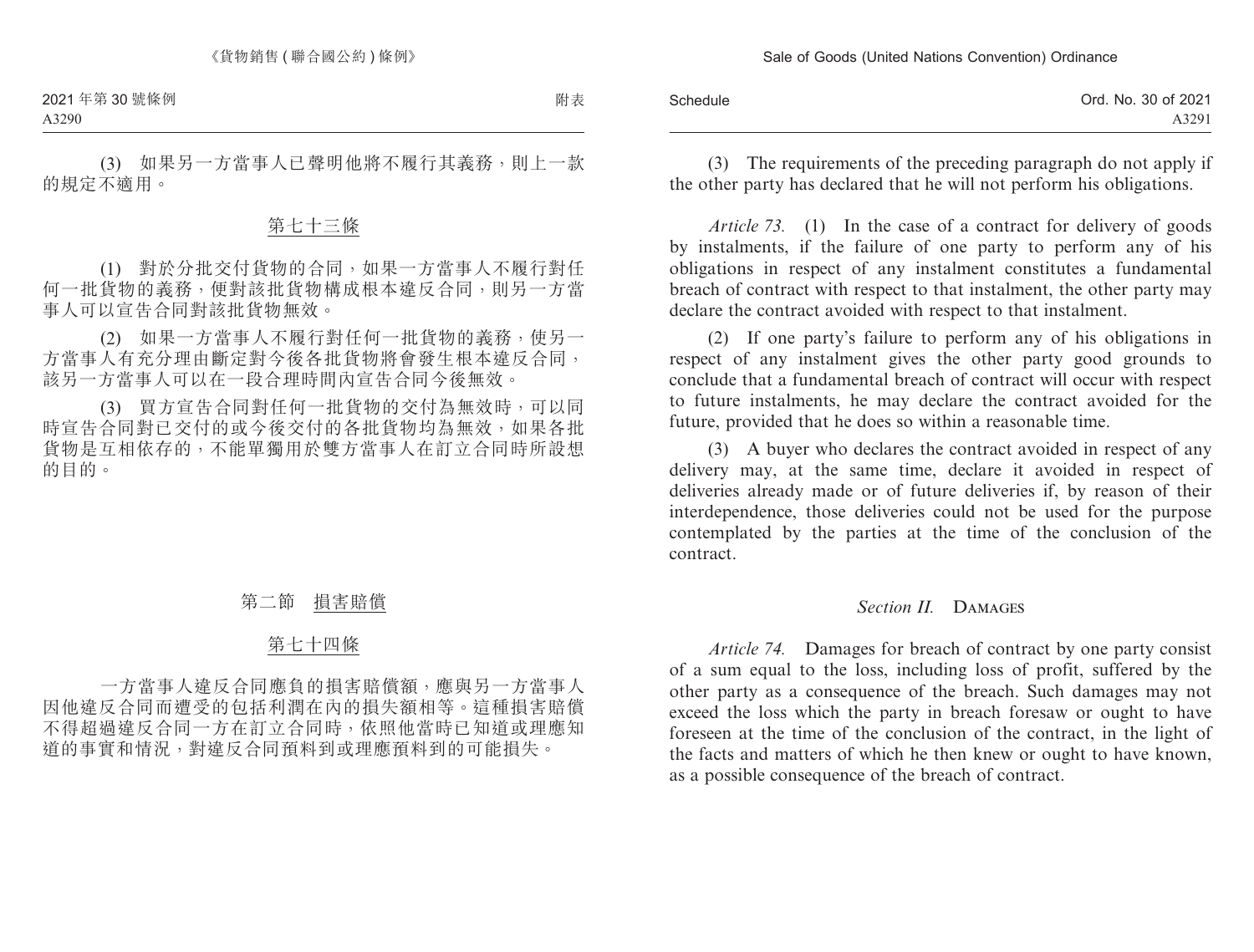Ord. No. 30 of 2021 A3293 Schedule

*Article 75.* If the contract is avoided and if, in a reasonable manner and within a reasonable time after avoidance, the buyer has bought goods in replacement or the seller has resold the goods, the party claiming damages may recover the difference between the contract price and the price in the substitute transaction as well as any further damages recoverable under article 74.

*Article 76.* (1) If the contract is avoided and there is a current price for the goods, the party claiming damages may, if he has not made a purchase or resale under article 75, recover the difference between the price fixed by the contract and the current price at the time of avoidance as well as any further damages recoverable under article 74. If, however, the party claiming damages has avoided the contract after taking over the goods, the current price at the time of such taking over shall be applied instead of the current price at the time of avoidance.

(2) For the purposes of the preceding paragraph, the current price is the price prevailing at the place where delivery of the goods should have been made or, if there is no current price at that place, the price at such other place as serves as a reasonable substitute, making due allowance for differences in the cost of transporting the goods.

*Article 77.* A party who relies on a breach of contract must take such measures as are reasonable in the circumstances to mitigate the loss, including loss of profit, resulting from the breach. If he fails to take such measures, the party in breach may claim a reduction in the damages in the amount by which the loss should have been mitigated.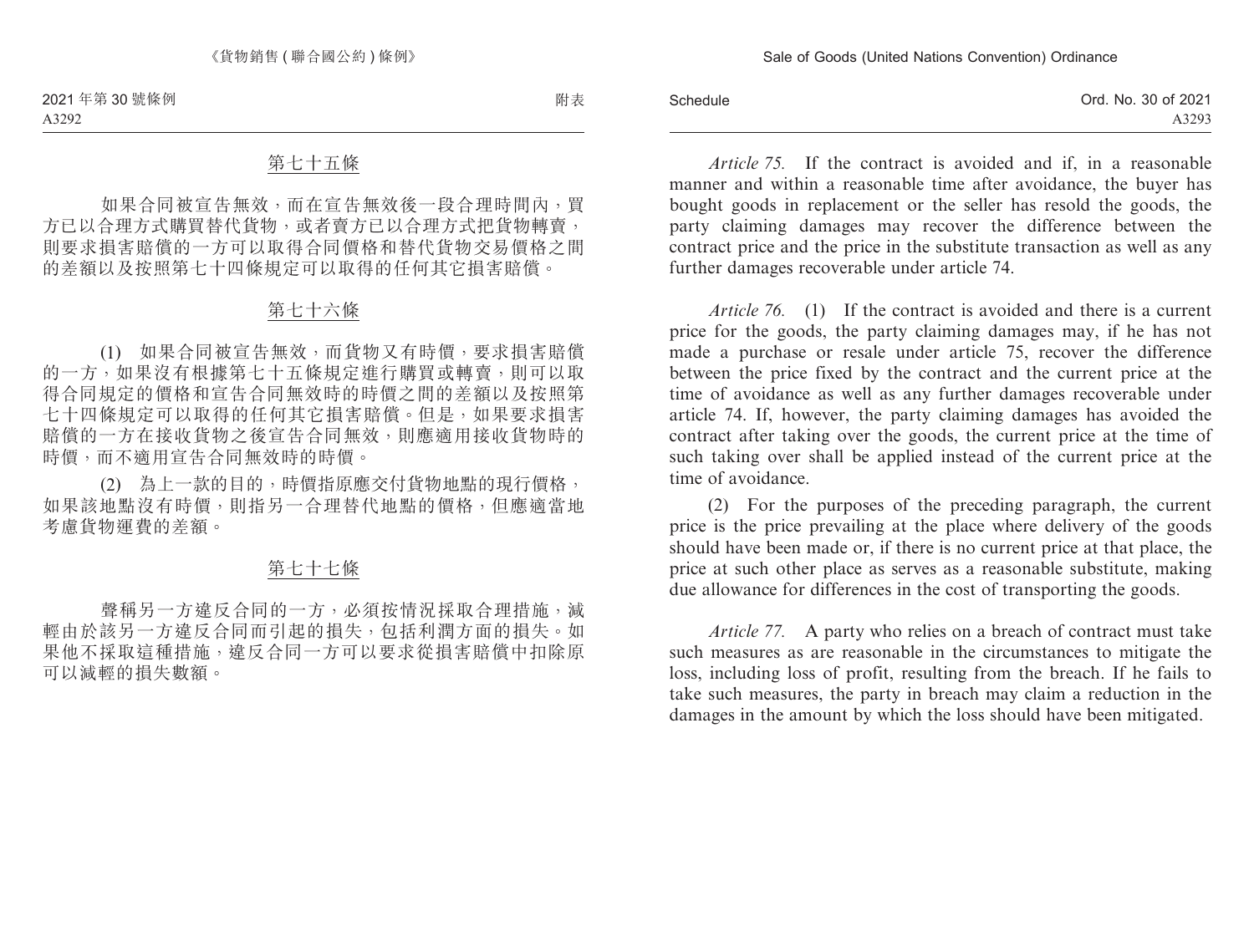| Schedule | Ord. No. 30 of 2021 |
|----------|---------------------|
|          | A3295               |

#### *Section III.* Interest

*Article 78.* If a party fails to pay the price or any other sum that is in arrears, the other party is entitled to interest on it, without prejudice to any claim for damages recoverable under article 74.

### *Section IV.* Exemptions

*Article 79.* (1) A party is not liable for a failure to perform any of his obligations if he proves that the failure was due to an impediment beyond his control and that he could not reasonably be expected to have taken the impediment into account at the time of the conclusion of the contract or to have avoided or overcome it or its consequences.

(2) If the party's failure is due to the failure by a third person whom he has engaged to perform the whole or a part of the contract, that party is exempt from liability only if:

*(a)* he is exempt under the preceding paragraph; and

*(b)* the person whom he has so engaged would be so exempt if the provisions of that paragraph were applied to him.

(3) The exemption provided by this article has effect for the period during which the impediment exists.

(4) The party who fails to perform must give notice to the other party of the impediment and its effect on his ability to perform. If the notice is not received by the other party within a reasonable time after the party who fails to perform knew or ought to have known of the impediment, he is liable for damages resulting from such non-receipt.

(5) Nothing in this article prevents either party from exercising any right other than to claim damages under this Convention.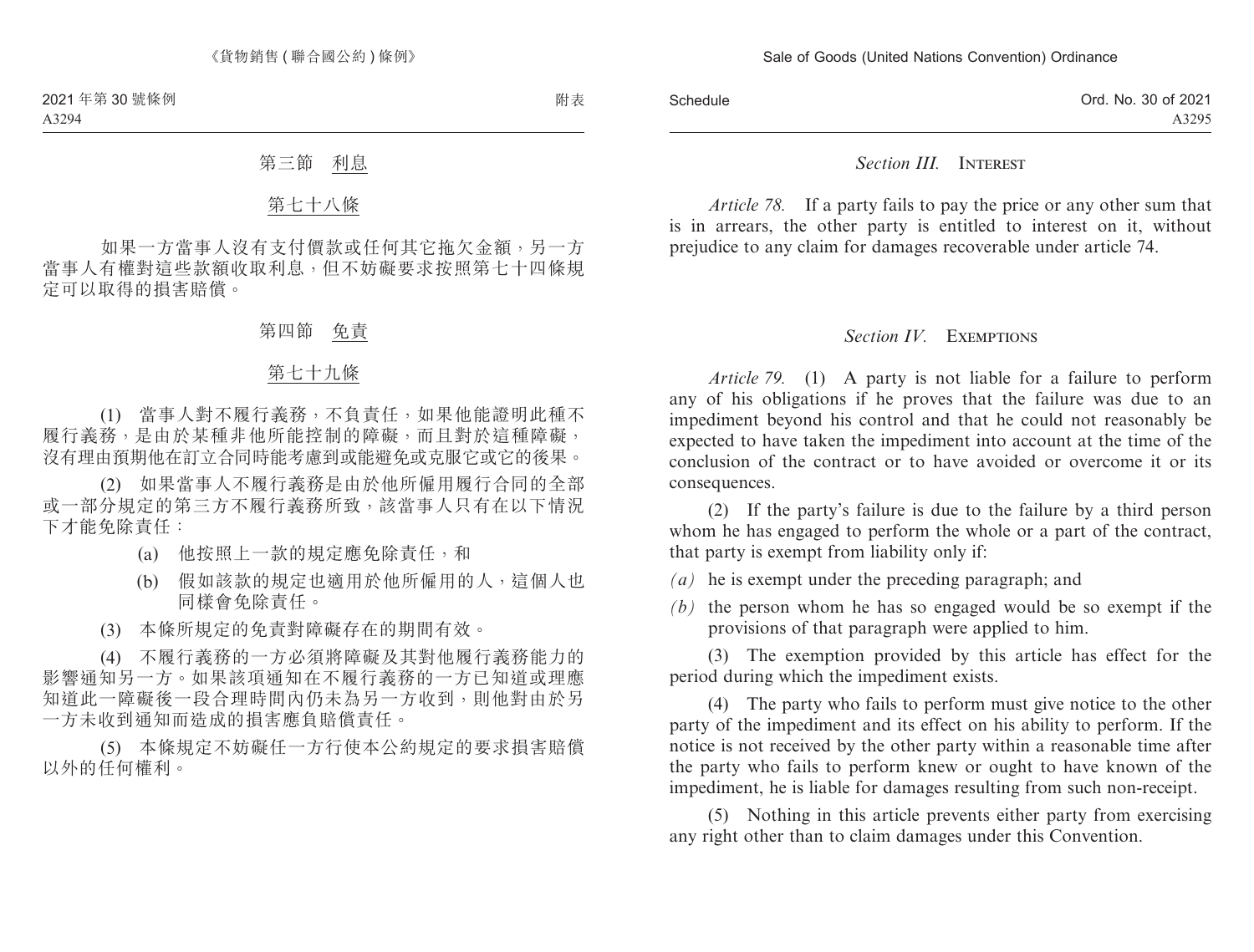| Schedule | Ord. No. 30 of 2021 |
|----------|---------------------|
|          | A3297               |

*Article 80.* A party may not rely on a failure of the other party to perform, to the extent that such failure was caused by the first party's act or omission.

### *Section V.* EFFECTS OF AVOIDANCE

*Article 81.* (1) Avoidance of the contract releases both parties from their obligations under it, subject to any damages which may be due. Avoidance does not affect any provision of the contract for the settlement of disputes or any other provision of the contract governing the rights and obligations of the parties consequent upon the avoidance of the contract.

(2) A party who has performed the contract either wholly or in part may claim restitution from the other party of whatever the first party has supplied or paid under the contract. If both parties are bound to make restitution, they must do so concurrently.

*Article 82.* (1) The buyer loses the right to declare the contract avoided or to require the seller to deliver substitute goods if it is impossible for him to make restitution of the goods substantially in the condition in which he received them.

(2) The preceding paragraph does not apply:

- *(a)* if the impossibility of making restitution of the goods or of making restitution of the goods substantially in the condition in which the buyer received them is not due to his act or omission;
- *(b)* if the goods or part of the goods have perished or deteriorated as a result of the examination provided for in article 38; or
- *(c)* if the goods or part of the goods have been sold in the normal course of business or have been consumed or transformed by the buyer in the course of normal use before he discovered or ought to have discovered the lack of conformity.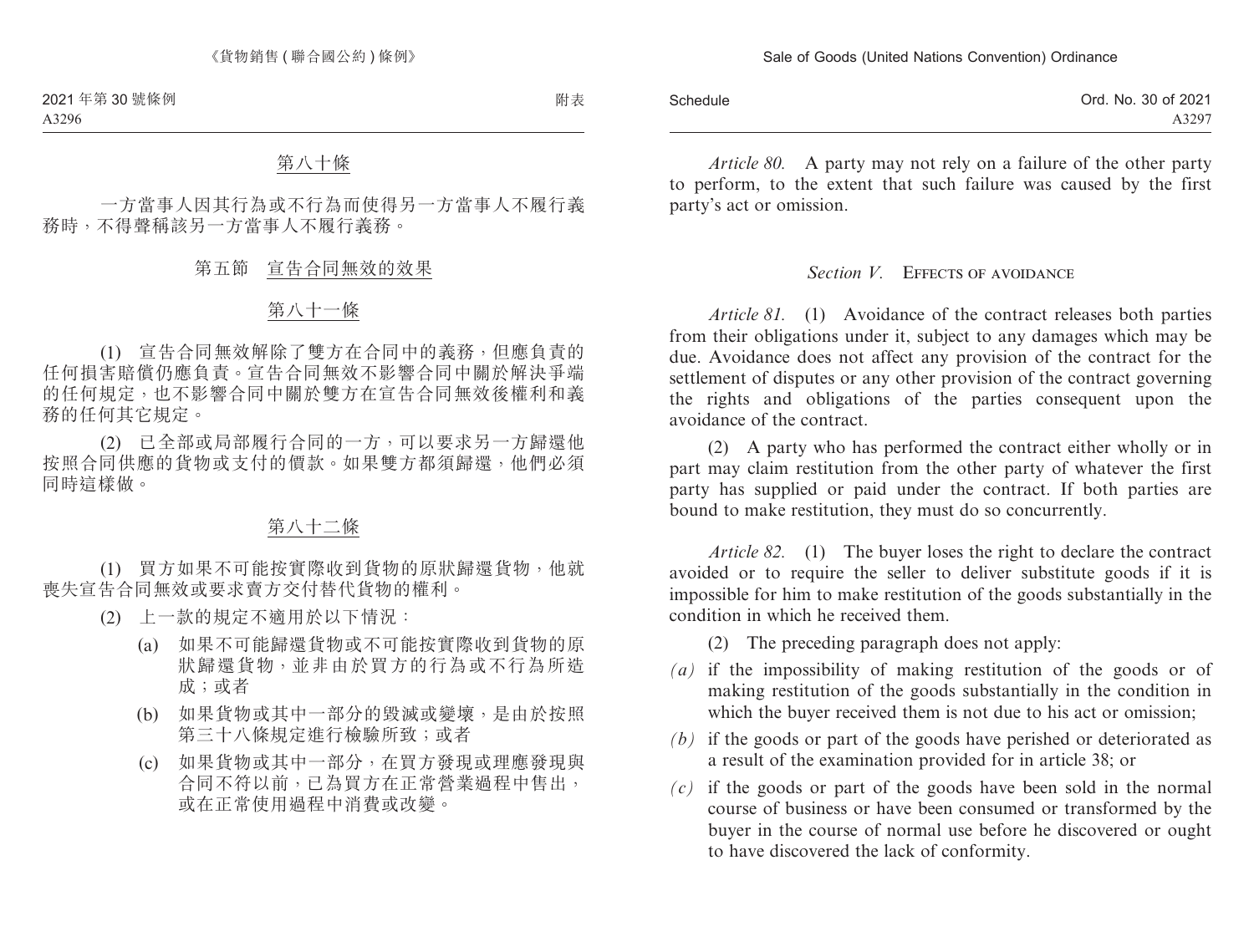| Schedule | Ord. No. 30 of 2021 |
|----------|---------------------|
|          | A3299               |

*Article 83.* A buyer who has lost the right to declare the contract avoided or to require the seller to deliver substitute goods in accordance with article 82 retains all other remedies under the contract and this Convention.

*Article 84.* (1) If the seller is bound to refund the price, he must also pay interest on it, from the date on which the price was paid.

(2) The buyer must account to the seller for all benefits which he has derived from the goods or part of them:

- *(a)* if he must make restitution of the goods or part of them; or
- *(b)* if it is impossible for him to make restitution of all or part of the goods or to make restitution of all or part of the goods substantially in the condition in which he received them, but he has nevertheless declared the contract avoided or required the seller to deliver substitute goods.

#### *Section VI.* PRESERVATION OF THE GOODS

*Article 85.* If the buyer is in delay in taking delivery of the goods or, where payment of the price and delivery of the goods are to be made concurrently, if he fails to pay the price, and the seller is either in possession of the goods or otherwise able to control their disposition, the seller must take such steps as are reasonable in the circumstances to preserve them. He is entitled to retain them until he has been reimbursed his reasonable expenses by the buyer.

*Article 86.* (1) If the buyer has received the goods and intends to exercise any right under the contract or this Convention to reject them, he must take such steps to preserve them as are reasonable in the circumstances. He is entitled to retain them until he has been reimbursed his reasonable expenses by the seller.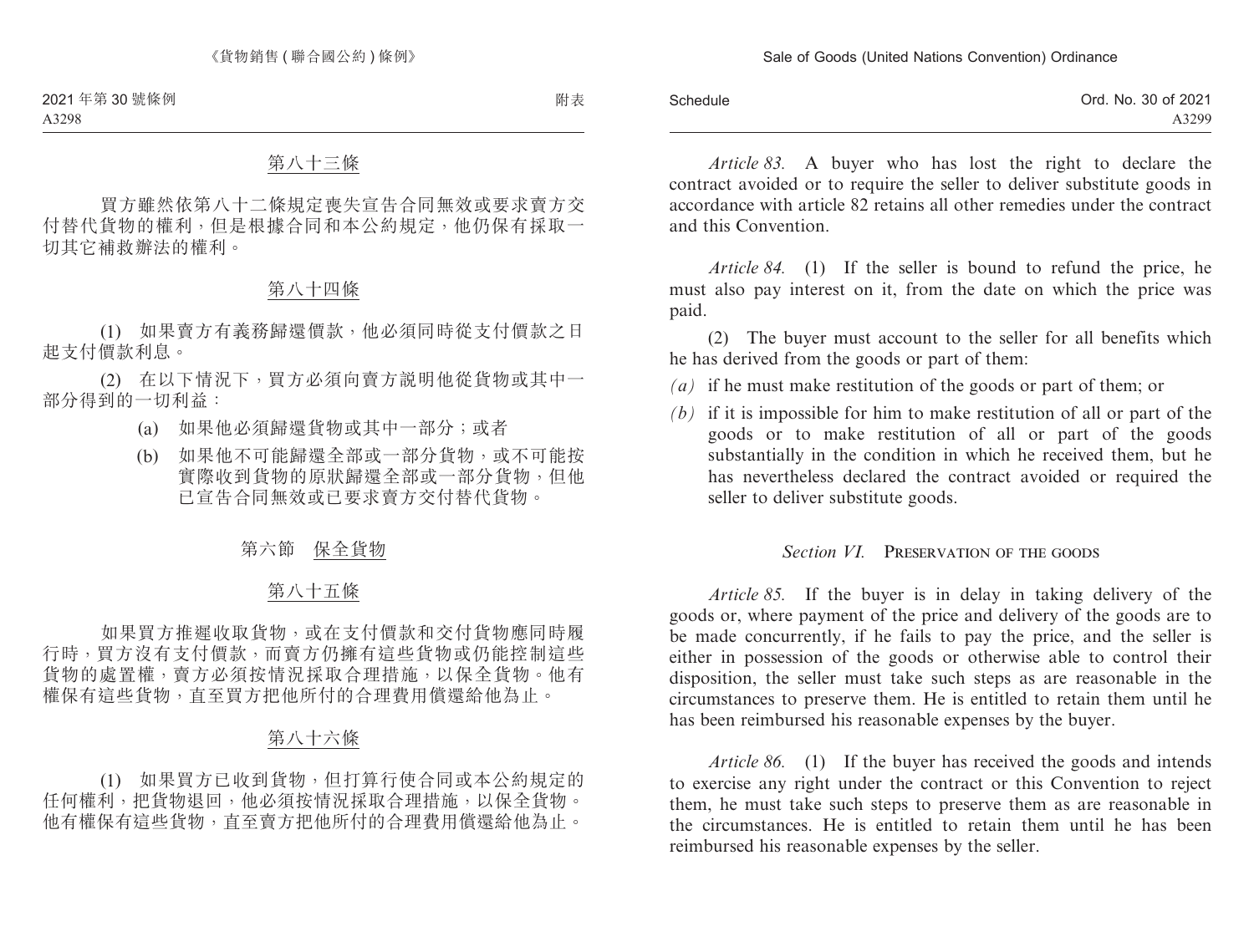Ord. No. 30 of 2021 A3301 Schedule

(2) If goods dispatched to the buyer have been placed at his disposal at their destination and he exercises the right to reject them, he must take possession of them on behalf of the seller, provided that this can be done without payment of the price and without unreasonable inconvenience or unreasonable expense. This provision does not apply if the seller or a person authorized to take charge of the goods on his behalf is present at the destination. If the buyer takes possession of the goods under this paragraph, his rights and obligations are governed by the preceding paragraph.

*Article 87.* A party who is bound to take steps to preserve the goods may deposit them in a warehouse of a third person at the expense of the other party provided that the expense incurred is not unreasonable.

*Article 88.* (1) A party who is bound to preserve the goods in accordance with article 85 or 86 may sell them by any appropriate means if there has been an unreasonable delay by the other party in taking possession of the goods or in taking them back or in paying the price or the cost of preservation, provided that reasonable notice of the intention to sell has been given to the other party.

(2) If the goods are subject to rapid deterioration or their preservation would involve unreasonable expense, a party who is bound to preserve the goods in accordance with article  $85$  or  $86$  must take reasonable measures to sell them. To the extent possible he must give notice to the other party of his intention to sell.

(3) A party selling the goods has the right to retain out of the proceeds of sale an amount equal to the reasonable expenses of preserving the goods and of selling them. He must account to the other party for the balance.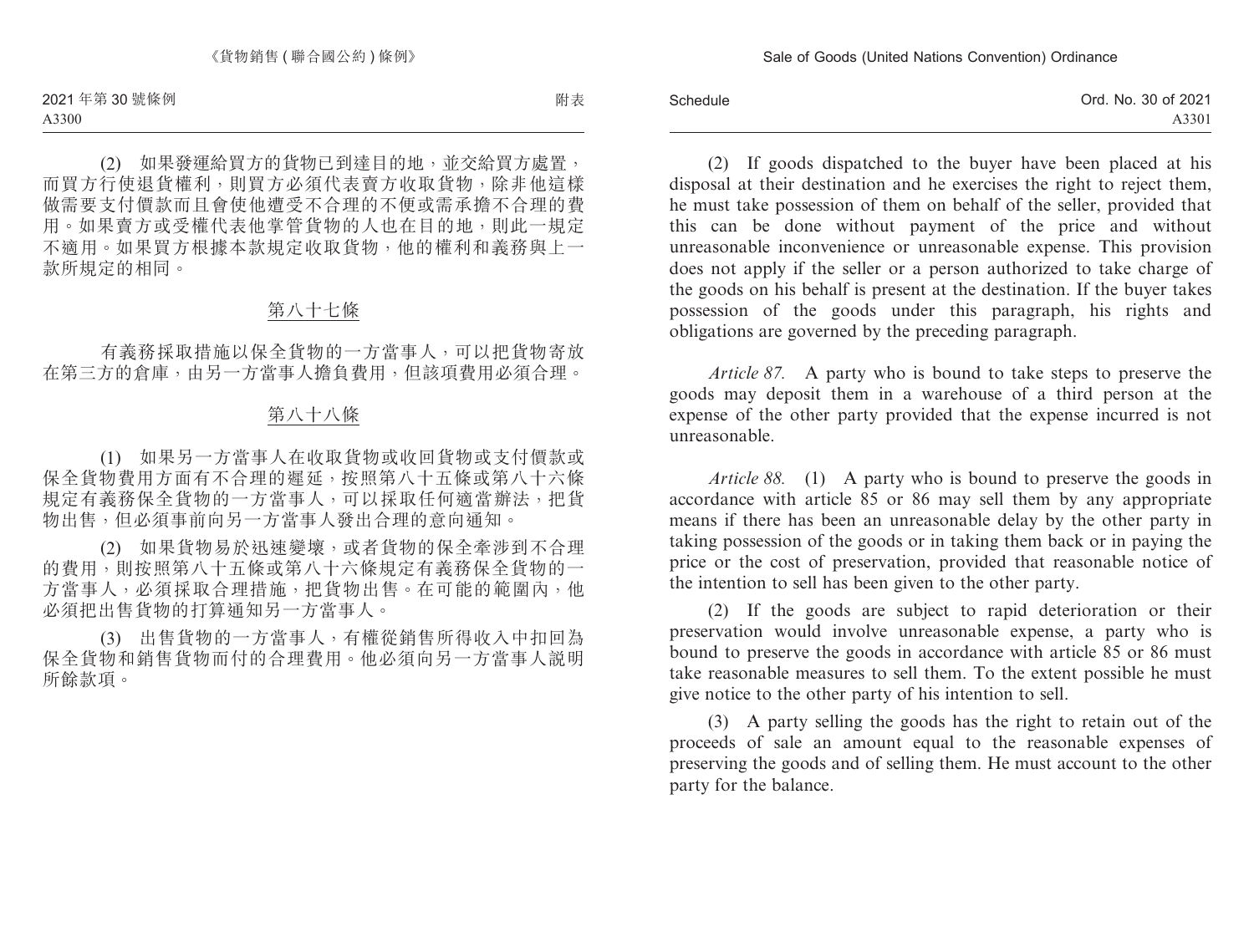Schedule

Ord. No. 30 of 2021 A3303

## part iv. FINAL PROVISIONS

*Article 89.* The Secretary-General of the United Nations is hereby designated as the depositary for this Convention.

*Article 90.* This Convention does not prevail over any international agreement which has already been or may be entered into and which contains provisions concerning the matters governed by this Convention, provided that the parties have their places of business in States parties to such agreement.

*Article 91.* (1) This Convention is open for signature at the concluding meeting of the United Nations Conference on Contracts for the International Sale of Goods and will remain open for signature by all States at the Headquarters of the United Nations, New York until 30 September 1981.

(2) This Convention is subject to ratification, acceptance or approval by the signatory States.

(3) This Convention is open for accession by all States which are not signatory States as from the date it is open for signature.

(4) Instruments of ratification, acceptance, approval and accession are to be deposited with the Secretary-General of the United Nations.

*Article 92.* (1) A Contracting State may declare at the time of signature, ratification, acceptance, approval or accession that it will not be bound by Part II of this Convention or that it will not be bound by Part III of this Convention.

(2) A Contracting State which makes a declaration in accordance with the preceding paragraph in respect of Part II or Part III of this Convention is not to be considered a Contracting State within paragraph (1) of article 1 of this Convention in respect of matters governed by the Part to which the declaration applies.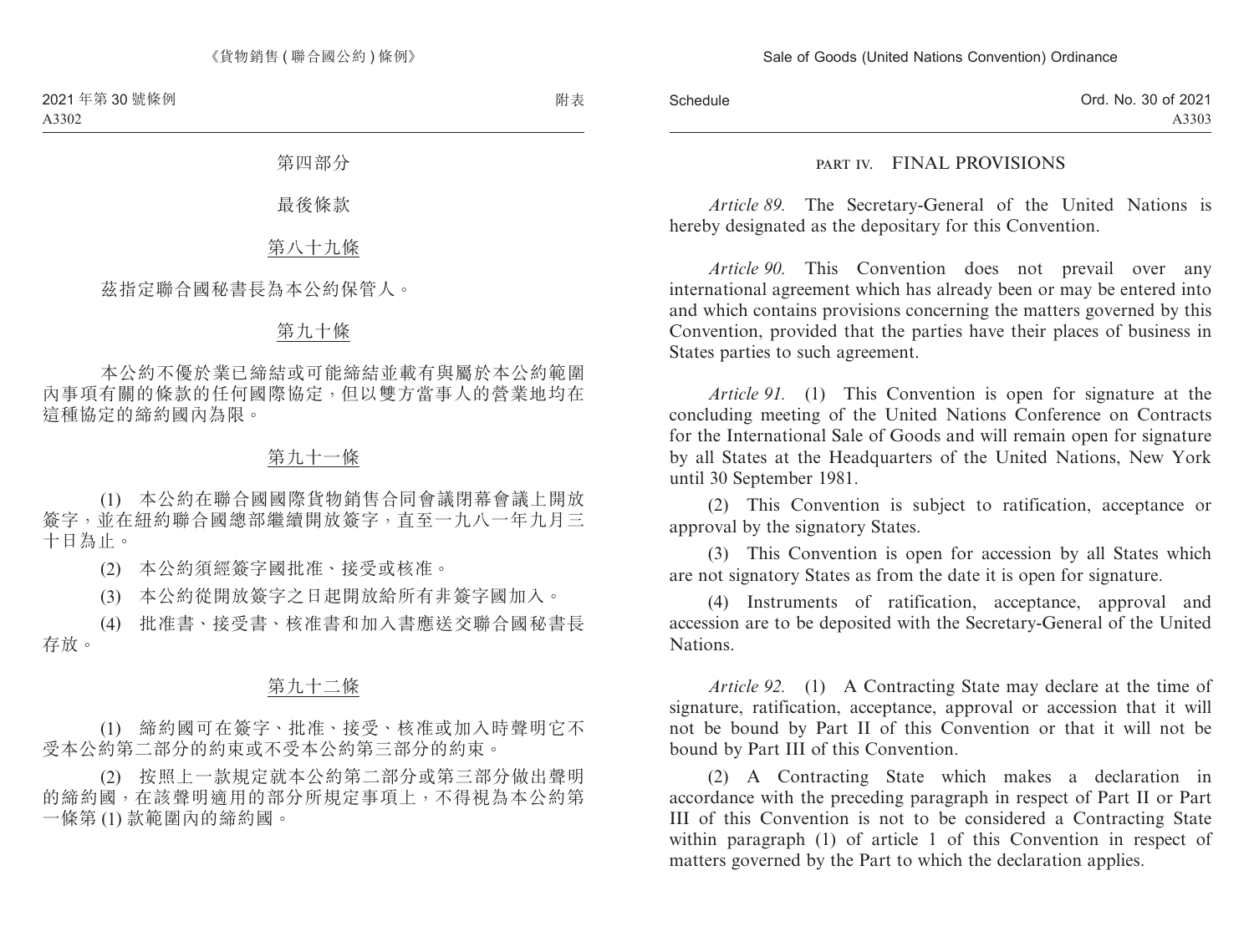Schedule

Ord. No. 30 of 2021 A3305

*Article 93.* (1) If a Contracting State has two or more territorial units in which, according to its constitution, different systems of law are applicable in relation to the matters dealt with in this Convention, it may, at the time of signature, ratification, acceptance, approval or accession, declare that this Convention is to extend to all its territorial units or only to one or more of them, and may amend its declaration by submitting another declaration at any time.

(2) These declarations are to be notified to the depositary and are to state expressly the territorial units to which the Convention extends.

(3) If, by virtue of a declaration under this article, this Convention extends to one or more but not all of the territorial units of a Contracting State, and if the place of business of a party is located in that State, this place of business, for the purposes of this Convention, is considered not to be in a Contracting State, unless it is in a territorial unit to which the Convention extends.

(4) If a Contracting State makes no declaration under paragraph (1) of this article, the Convention is to extend to all territorial units of that State.

*Article 94.* (1) Two or more Contracting States which have the same or closely related legal rules on matters governed by this Convention may at any time declare that the Convention is not to apply to contracts of sale or to their formation where the parties have their places of business in those States. Such declarations may be made jointly or by reciprocal unilateral declarations.

(2) A Contracting State which has the same or closely related legal rules on matters governed by this Convention as one or more non-Contracting States may at any time declare that the Convention is not to apply to contracts of sale or to their formation where the parties have their places of business in those States.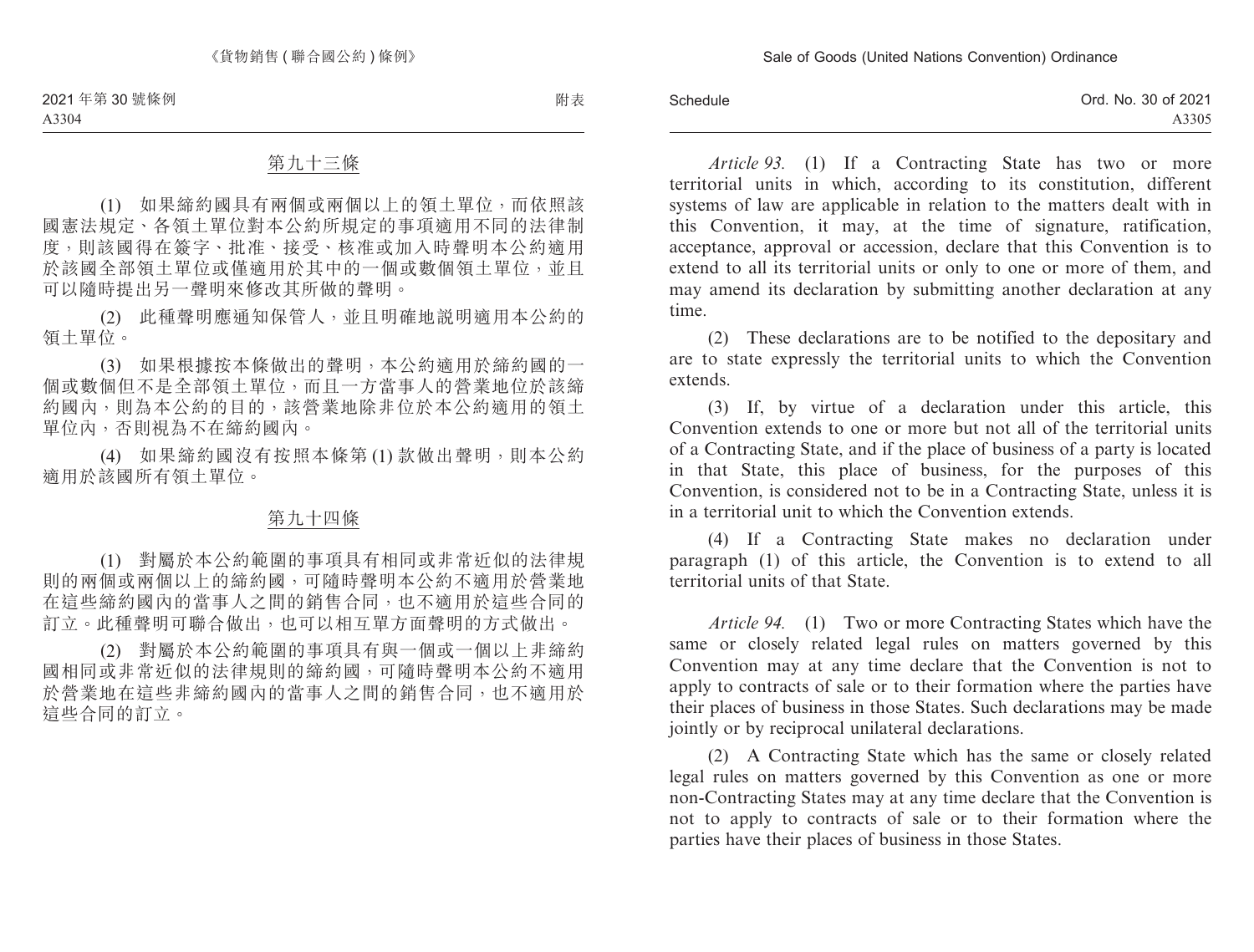| Schedule | Ord. No. 30 of 2021 |
|----------|---------------------|
|          | A3307               |

(3) If a State which is the object of a declaration under the preceding paragraph subsequently becomes a Contracting State, the declaration made will, as from the date on which the Convention enters into force in respect of the new Contracting State, have the effect of a declaration made under paragraph (1), provided that the new Contracting State joins in such declaration or makes a reciprocal unilateral declaration.

*Article 95.* Any State may declare at the time of the deposit of its instrument of ratification, acceptance, approval or accession that it will not be bound by subparagraph  $(1)(b)$  of article 1 of this Convention.

*Article 96.* A Contracting State whose legislation requires contracts of sale to be concluded in or evidenced by writing may at any time make a declaration in accordance with article 12 that any provision of article 11, article 29, or Part II of this Convention, that allows a contract of sale or its modification or termination by agreement or any offer, acceptance, or other indication of intention to be made in any form other than in writing, does not apply where any party has his place of business in that State.

*Article 97.* (1) Declarations made under this Convention at the time of signature are subject to confirmation upon ratification, acceptance or approval.

(2) Declarations and confirmations of declarations are to be in writing and be formally notified to the depositary.

(3) A declaration takes effect simultaneously with the entry into force of this Convention in respect of the State concerned. However, a declaration of which the depositary receives formal notification after such entry into force takes effect on the first day of the month following the expiration of six months after the date of its receipt by the depositary. Reciprocal unilateral declarations under article 94 take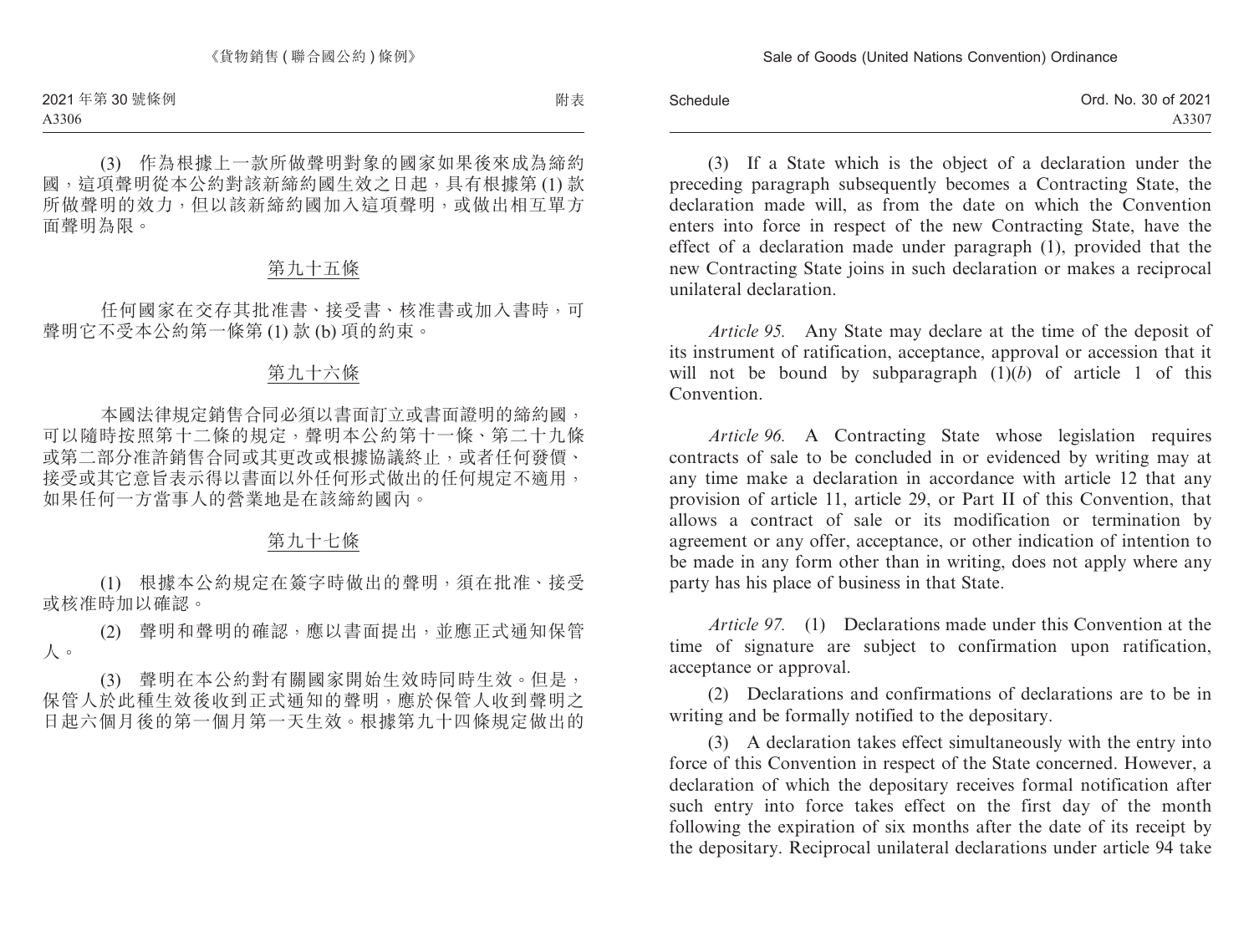| Schedule | Ord. No. 30 of 2021 |
|----------|---------------------|
|          | A3309               |

effect on the first day of the month following the expiration of six months after the receipt of the latest declaration by the depositary.

(4) Any State which makes a declaration under this Convention may withdraw it at any time by a formal notification in writing addressed to the depositary. Such withdrawal is to take effect on the first day of the month following the expiration of six months after the date of the receipt of the notification by the depositary.

(5) A withdrawal of a declaration made under article 94 renders inoperative, as from the date on which the withdrawal takes effect, any reciprocal declaration made by another State under that article.

*Article 98.* No reservations are permitted except those expressly authorized in this Convention.

*Article 99.* (1) This Convention enters into force, subject to the provisions of paragraph (6) of this article, on the first day of the month following the expiration of twelve months after the date of deposit of the tenth instrument of ratification, acceptance, approval or accession, including an instrument which contains a declaration made under article 92.

(2) When a State ratifies, accepts, approves or accedes to this Convention after the deposit of the tenth instrument of ratification, acceptance, approval or accession, this Convention, with the exception of the Part excluded, enters into force in respect of that State, subject to the provisions of paragraph (6) of this article, on the first day of the month following the expiration of twelve months after the date of the deposit of its instrument of ratification, acceptance, approval or accession.

(3) A State which ratifies, accepts, approves or accedes to this Convention and is a party to either or both the Convention relating to a Uniform Law on the Formation of Contracts for the International Sale of Goods done at The Hague on 1 July 1964 (1964 Hague Formation Convention) and the Convention relating to a Uniform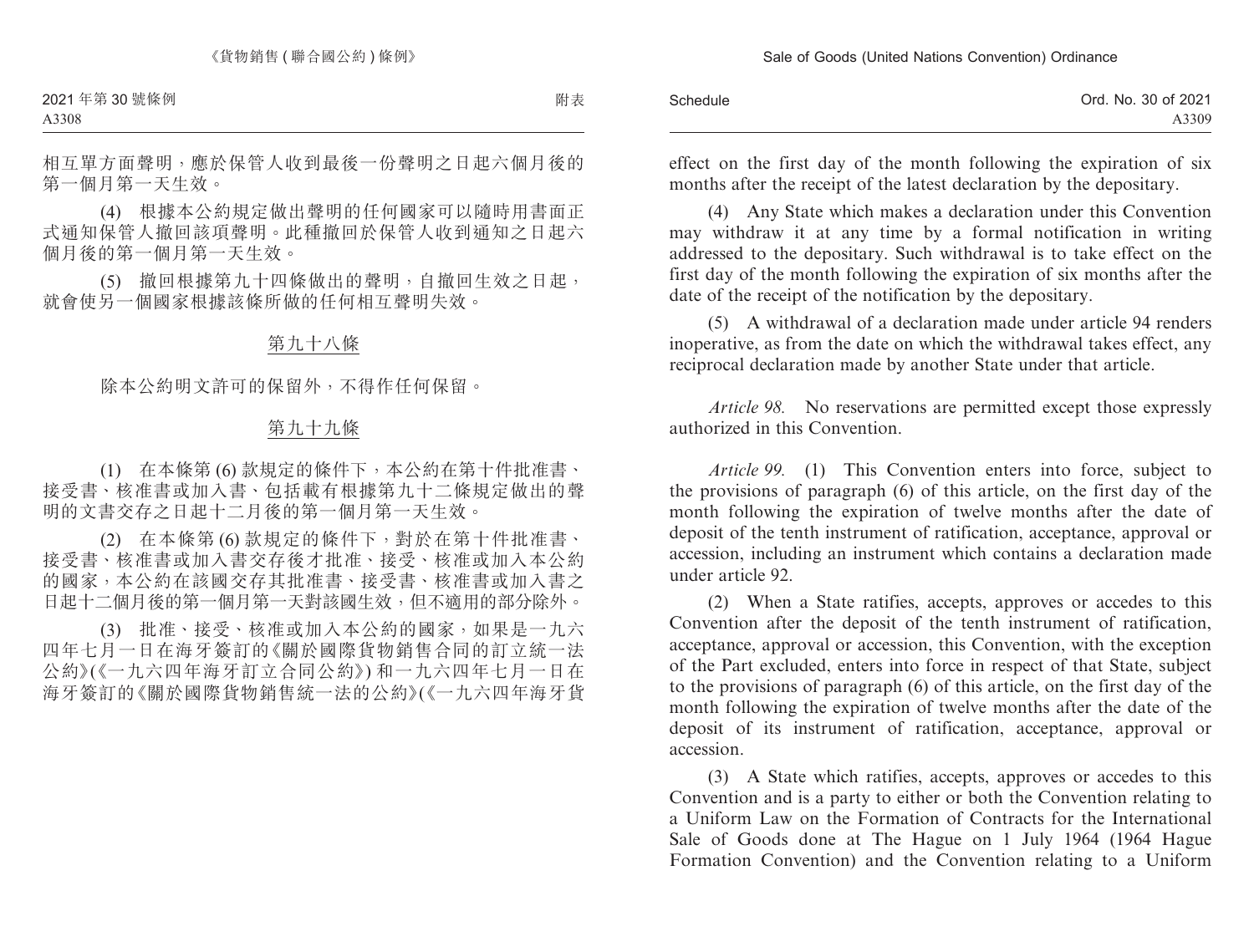| Schedule | Ord. No. 30 of 2021 |
|----------|---------------------|
|          | A3311               |

Law on the International Sale of Goods done at The Hague on 1 July 1964 (1964 Hague Sales Convention) shall at the same time denounce, as the case may be, either or both the 1964 Hague Sales Convention and the 1964 Hague Formation Convention by notifying the Government of the Netherlands to that effect.

(4) A State party to the 1964 Hague Sales Convention which ratifies, accepts, approves or accedes to the present Convention and declares or has declared under article 92 that it will not be bound by Part II of this Convention shall at the time of ratification, acceptance, approval or accession denounce the 1964 Hague Sales Convention by notifying the Government of the Netherlands to that effect.

(5) A State party to the 1964 Hague Formation Convention which ratifies, accepts, approves or accedes to the present Convention and declares or has declared under article 92 that it will not be bound by Part III of this Convention shall at the time of ratification, acceptance, approval or accession denounce the 1964 Hague Formation Convention by notifying the Government of the Netherlands to that effect.

(6) For the purpose of this article, ratifications, acceptances, approvals and accessions in respect of this Convention by States parties to the 1964 Hague Formation Convention or to the 1964 Hague Sales Convention shall not be effective until such denunciations as may be required on the part of those States in respect of the latter two Conventions have themselves become effective. The depositary of this Convention shall consult with the Government of the Netherlands, as the depositary of the 1964 Conventions, so as to ensure necessary co-ordination in this respect.

*Article 100.* (1) This Convention applies to the formation of a contract only when the proposal for concluding the contract is made on or after the date when the Convention enters into force in respect of the Contracting States referred to in subparagraph  $(1)(a)$  or the Contracting State referred to in subparagraph (1)(*b*) of article 1.